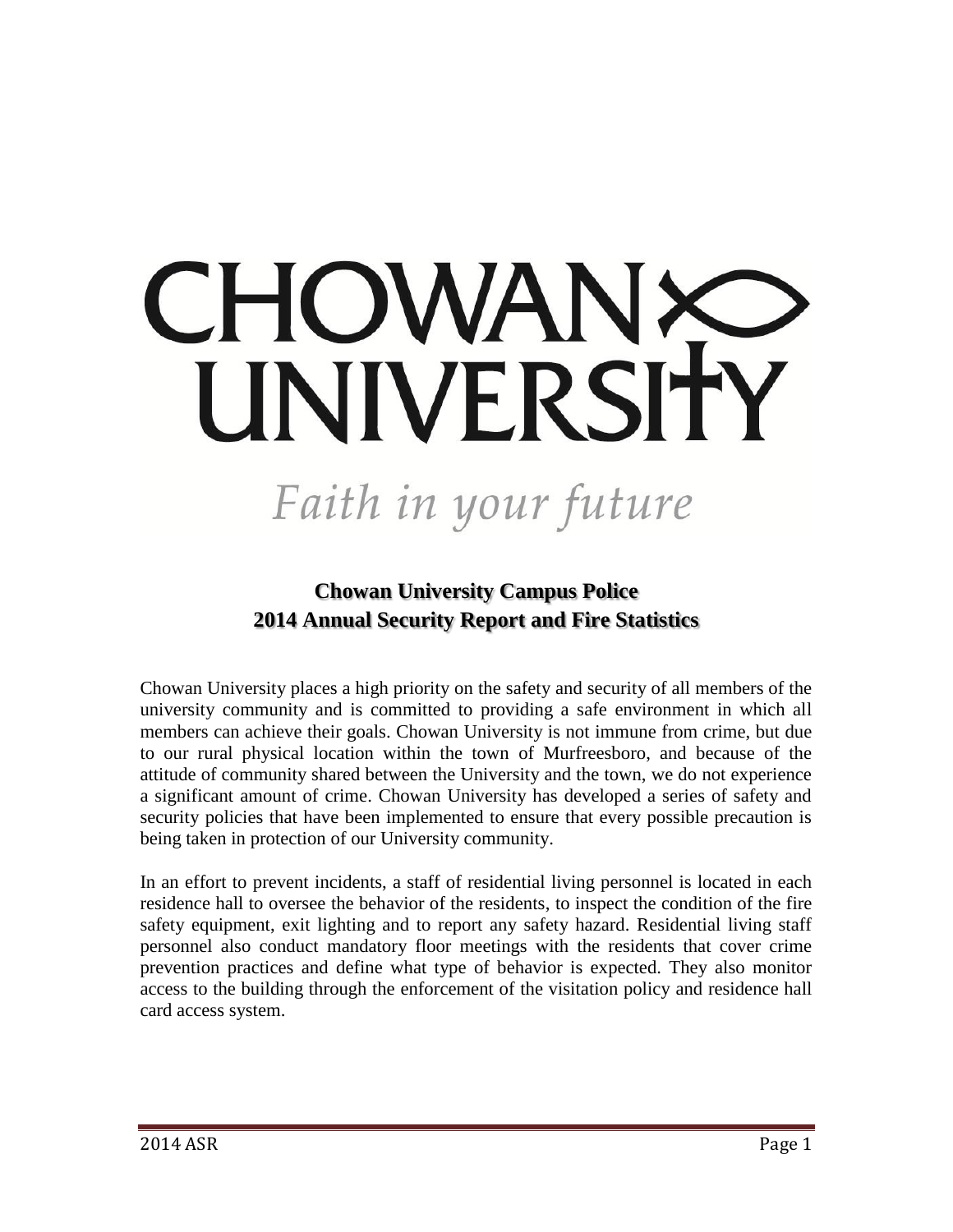#### **Campus Police**

The Campus Police Department is located at 401 Union Street behind Belk Hall. The department provides law enforcement services to our university community. Chowan University has its own campus police department under the direction of the Chief of Campus Police. Our officers are trained and certified to enforce the laws of the State of North Carolina just as any other law enforcement officer in the state. The department works in conjunction with local municipal and county agencies to provide police protection 24 hours per day, 7 days per week, 365 days per year. The department's primary goal is to provide a safe and secure environment for the University community to accomplish its mission. Public Safety officers have the authority to detain individuals on campus.

*Public safety is everyone's responsibility and must be viewed as a joint effort for our programs to be successful.*

The Campus Police Department, along with the Department of Public Safety is responsible for enforcement, security and emergency response at Chowan University. It is also responsible for providing services tailored to meet the unique needs of the Chowan University community. These services include:

- Coordinate emergency notification and response.
- Investigate all reported criminal incidents and motor vehicle collisions on campus.
- Maintain a vigorous university-wide fire safety and crime prevention program.
- Provide proactive sexual assault education and victim assistance and referral services
- Escort individuals, upon request, to their cars or from building to building
- Give personal safety and law enforcement lectures
- Offer classes in:
	- Self-defense Protection against sexual assault Motor vehicle laws Alcohol related problems Computer/Internet safety
	- Homecoming Safety Forum
- Engrave valuables
- Enforce campus parking policy
- Provide transportation to airports and to the bus stations, for a fee
- Provide service for lockouts in the Residence Hall
- Provide service for lockouts of motor vehicles on campus.
- Provide battery jump starts.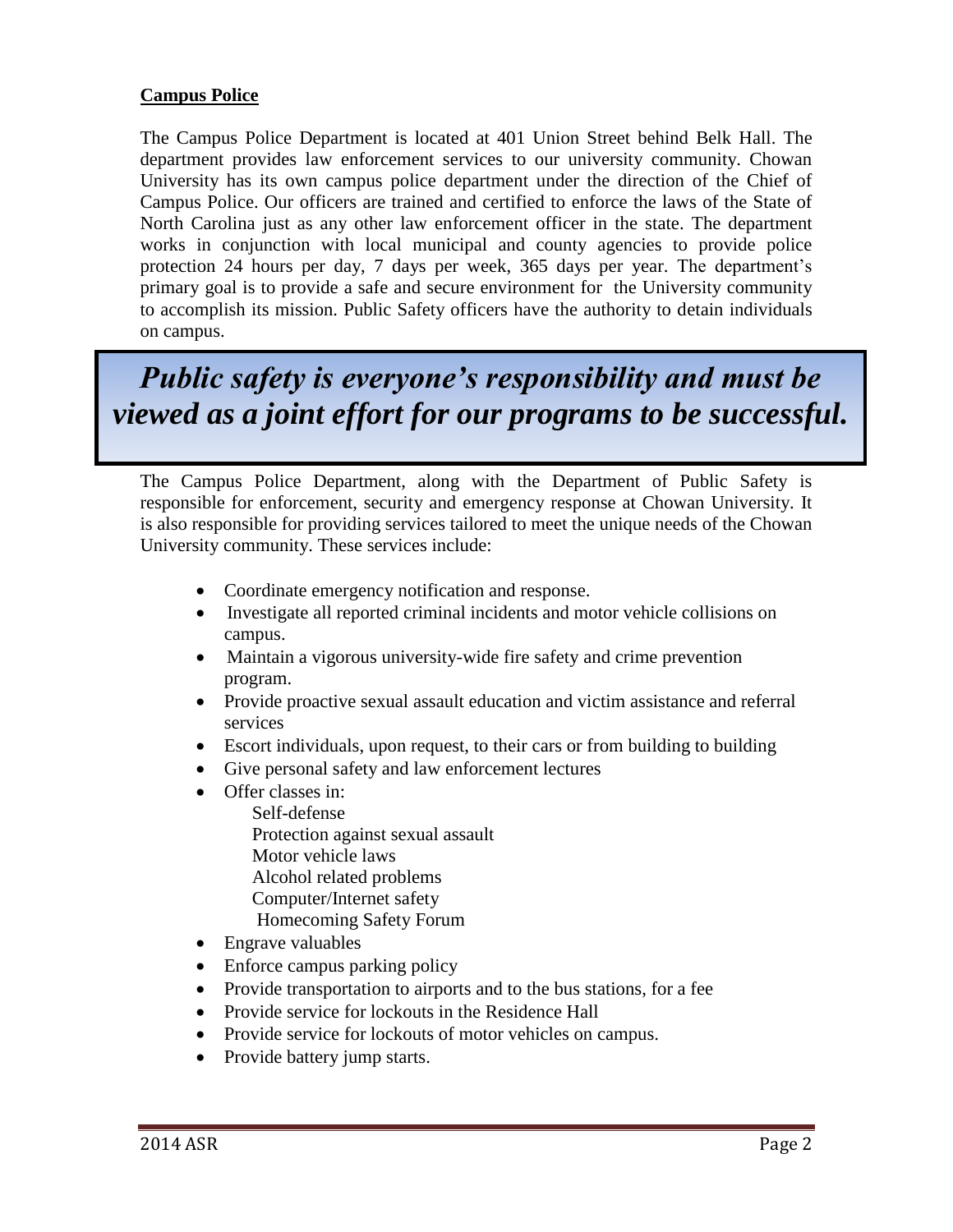#### **How to Report crimes and Emergencies**

#### **On Campus:**

- $\triangleright$  Since the Public Safety Department is staffed 24 hours per day, individuals should always report a crime, even if you are not sure about pressing charges (i.e. assault, sexual assault), or other emergencies by calling 398-1234 as soon as possible.
- $\triangleright$  Each incident is investigated by a professional officer
- $\triangleright$  Our follow-up investigations strive to identify and adjudicate cases, recover stolen property and encourage restitution, when possible

*\*\*For students that wish to report crimes or suspicious activity anonymously, there is a system in place. Students that would like to make the Chief of Campus Police aware of that activity can submit a form via the Internet. This form is transmitted to the Chief of Campus Police as a filtered email message. No one is able to determine who sent the message. If you wish to submit information in this manner, simply go to: [www.chowan.edu/silentwitness](http://www.chowan.edu/silentwitness)*

#### **Off Campus:**

- $\triangleright$  A crime which occurs off-campus should be reported to the police department having jurisdiction for that area
- $\triangleright$  If you are unsure which department that is, call the Department of Public Safety at 398-1234 and we will assist you in locating the appropriate department

# *Report Crimes to*

*www.chowan.edu/silentwitness*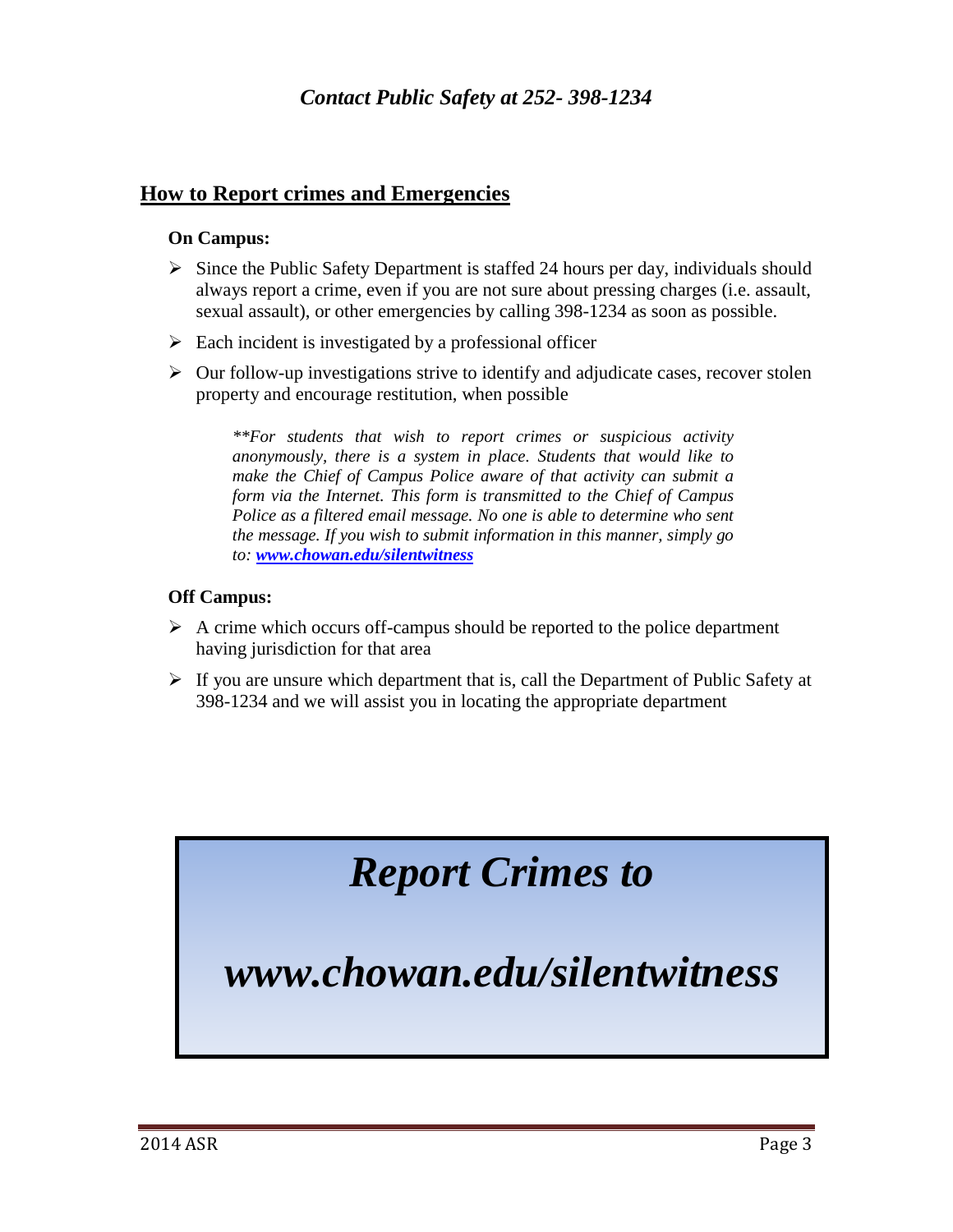## **Crime Prevention**

#### **Campus Facilities Maintenance**

Campus police officers and safety officers constantly patrol the campus to assure a high level of physical security. As a regular part of their patrol duties, they look for any safety problems such as defective lighting, inoperative doors or locks, broken sidewalks, steps or hand rails and any other conditions which might detract from one's personal wellbeing. All such conditions can be reported, in writing or by phone, to the Maintenance Department at 398-1226 for correction or please call the Department of Public Safety at 398-1234. Your efforts will greatly add to or detract from our efforts to keep criminal activity at the lowest possible level around campus.

- **DO** report all crimes and/or suspicious activities to the Department of Public Safety as soon as possible at 398-1234.
- **DO** register your car with the department
- **DO** protect your personal property just as you would your money
- **DO** call if you are being stalked or harassed; if you are a victim of a crime, do not touch anything, call 398-1234 immediately
- **DO** preserve all evidence of a crime; this includes your person if you a victim of sexual assault. Do not bathe, brush your teeth, go to the rest room or change your clothes
- **DO** register all your valuables with the department on the form provided at registration or call 398-1234 for assistance
- **DO** call us for a personal escort
- **DO** attend the Chief of Campus Police's annual Public Safety presentations
- **DO** mark your property such as tape recorders, calculators, radios, etc., with some form of identification number, such as your (North Carolina) driver's license number
- **DO NOT** leave books, jewelry, purses, wallets, backpacks or other valuables unattended for any length of time
- **DO NOT** leave personal property in a locker unattended and unlocked; do not leave your residence hall room unlocked
- **DO NOT** leave purses in desks or file cabinets unattended unless locked
- **DO NOT** leave valuables on a chair behind you while at a study session
- **DO NOT** walk alone after dark ..............THINK!!!

# *Remember....by always protecting your property you can reduce the opportunity for a thief to commit a crime.*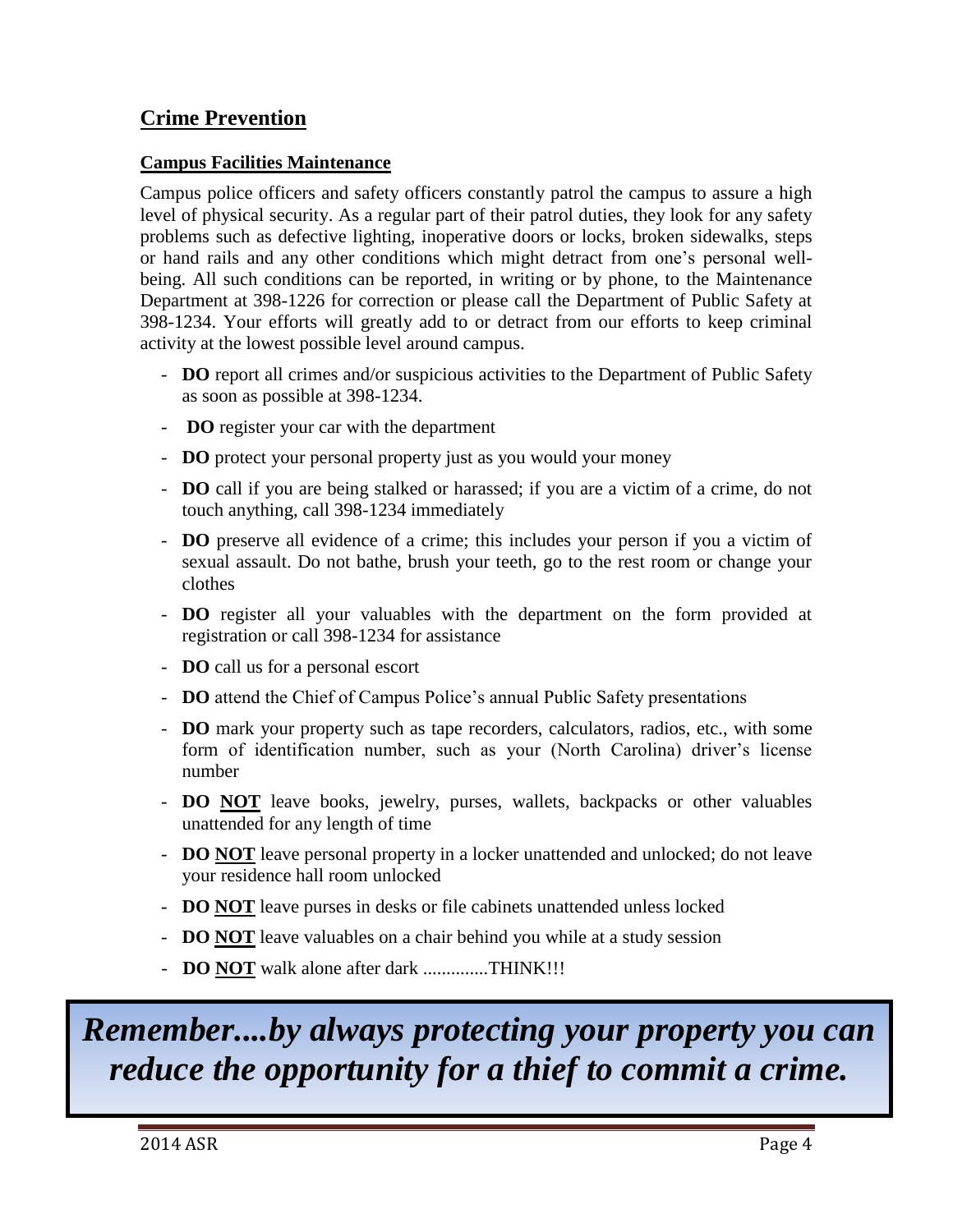#### **Crime Reporting**

Numerous efforts are made to advise members of the campus community on a timely basis, about campus crime and crime related problems. These efforts include:

- *Annual Report* A comprehensive Annual Report of crime related information is compiled, published and widely distributed. This Annual Report is available to any member of the campus community.
- *Special Alerts* If circumstances warrant, special printed Crime Alerts can be prepared and distributed, either selectively or throughout the campus.

#### **Crime Statistics**

Below we have listed our crime statistics for the 2013 calendar year (January 1, 2013- December 31, 2013).

#### **CHOWAN UNIVERSITY CAMPUS POLICE - CRIME STATISTICS**

|                                                                            | <b>Total Occurrences On-Campus</b> |                |          |
|----------------------------------------------------------------------------|------------------------------------|----------------|----------|
| Criminal Offense:                                                          | 2011                               | 2012           | 2013     |
| A. Murder/Non-negligent manslaughter                                       | $\Omega$                           | $\Omega$       | 0        |
| B. Negligent manslaughter                                                  | $\Omega$                           | $\Omega$       | $\Omega$ |
| C. Sex offenses – Forcible                                                 | 3                                  | 1              | 2        |
| D. Sex offenses - Non-forcible (Include only<br>incest and statutory rape) | $\Omega$                           | $\Omega$       | $\theta$ |
| E. Robbery                                                                 | $\mathbf{1}$                       | 1              | $\Omega$ |
| F. Aggravated assault                                                      | $\mathbf{1}$                       | $\overline{2}$ | 2        |
| G. Burglary                                                                | 10                                 | 17             | 7        |
| H. Motor vehicle theft                                                     | $\Omega$                           | $\Omega$       | $\Omega$ |
| Arson<br>L                                                                 | $\Omega$                           | 0              | 3        |

#### **Criminal Offenses - On Campus**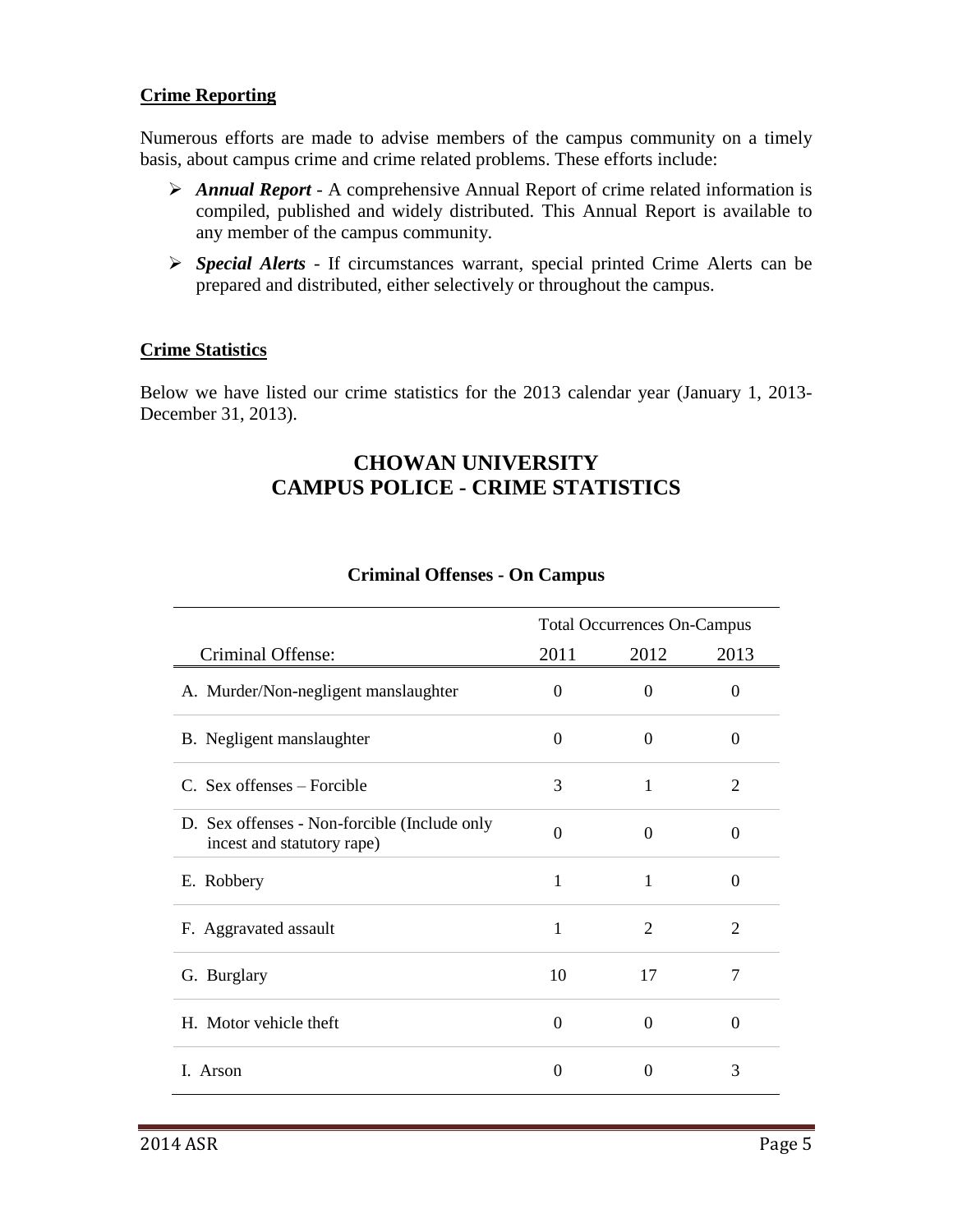|                                                                            | <b>Total Occurrences Residence Halls</b> |                |                |
|----------------------------------------------------------------------------|------------------------------------------|----------------|----------------|
| Criminal Offense:                                                          | 2011                                     | 2012           | 2013           |
| A. Murder/Non-negligent manslaughter                                       | $\Omega$                                 | $\Omega$       | 0              |
| B. Negligent manslaughter                                                  | $\Omega$                                 | $\Omega$       | 0              |
| C. Sex offenses – Forcible                                                 | 2                                        | $\Omega$       | $\overline{2}$ |
| D. Sex offenses - Non-forcible (Include only<br>incest and statutory rape) | $\overline{0}$                           | $\Omega$       | 0              |
| E. Robbery                                                                 | 1                                        | $\Omega$       | 0              |
| F. Aggravated assault                                                      | 1                                        | $\overline{2}$ | 1              |
| G. Burglary                                                                | 8                                        | 15             | 6              |
| H. Motor vehicle theft                                                     | $\theta$                                 | $\Omega$       | 0              |
| Arson<br>L                                                                 | $\theta$                                 | $\Omega$       | 3              |

## **Criminal Offenses - On Campus Residence Halls** *(subset of Criminal Offenses on campus)*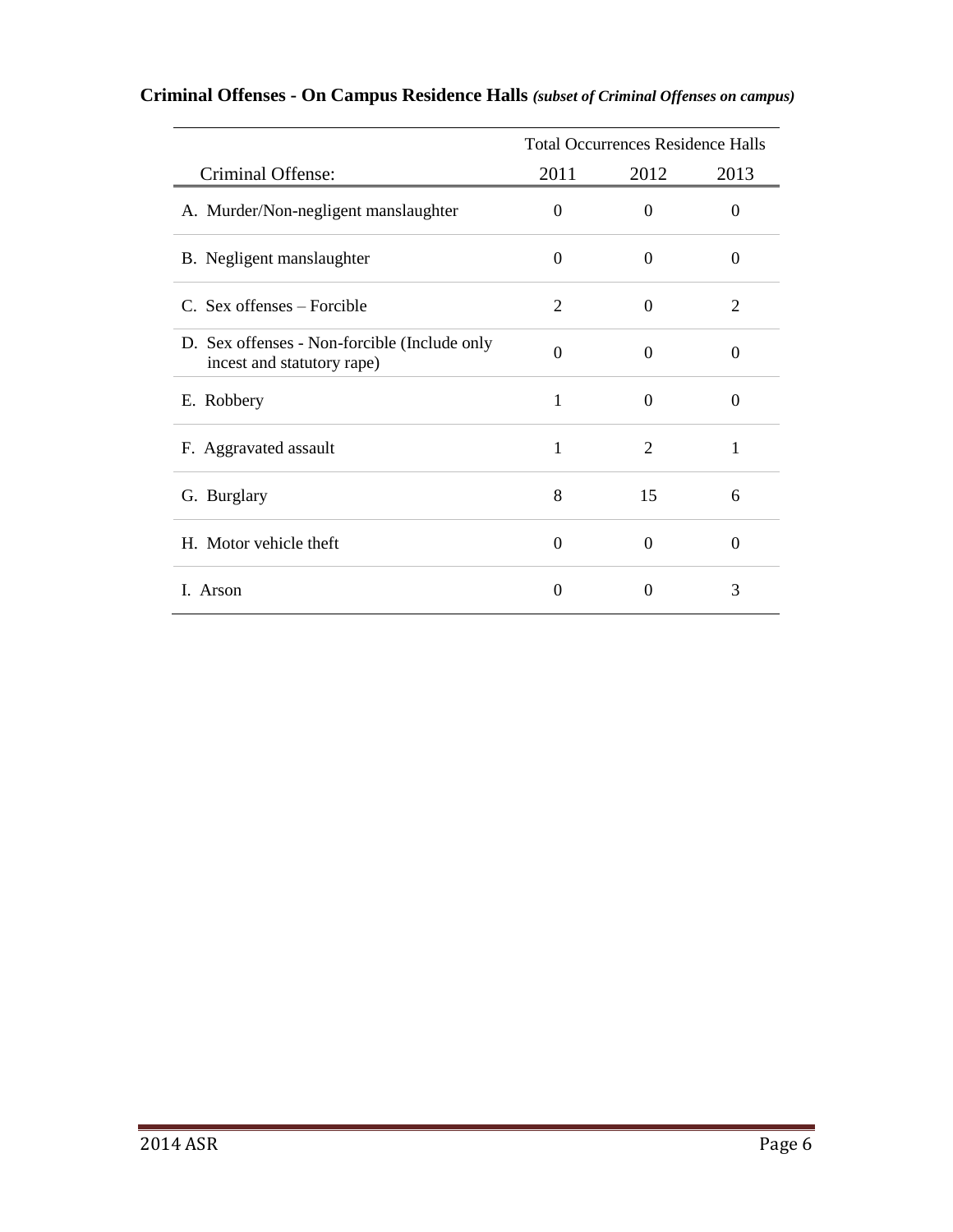|                                                                               | <b>Total Occurrences Public</b> |                  |          |
|-------------------------------------------------------------------------------|---------------------------------|------------------|----------|
| Criminal Offense:                                                             | 2011                            | Property<br>2012 | 2013     |
| A. Murder/Non-negligent manslaughter                                          | 0                               | $\overline{0}$   | $\theta$ |
| B. Negligent manslaughter                                                     | $\Omega$                        | $\Omega$         | 0        |
| C. Sex offenses - Forcible                                                    | 0                               | $\theta$         | $\Omega$ |
| D. Sex offenses - Non-forcible (Include<br>only<br>incest and statutory rape) | $\Omega$                        | $\Omega$         | 0        |
| E. Robbery                                                                    | $\theta$                        | $\theta$         | 0        |
| F. Aggravated assault                                                         | $\theta$                        | $\theta$         | 0        |
| G. Burglary                                                                   | 0                               | $\theta$         | 0        |
| H. Motor vehicle theft                                                        | 0                               | $\Omega$         | 0        |
| I. Arson                                                                      | 0                               | 0                | $\Omega$ |

# **Criminal Offenses – Public Property**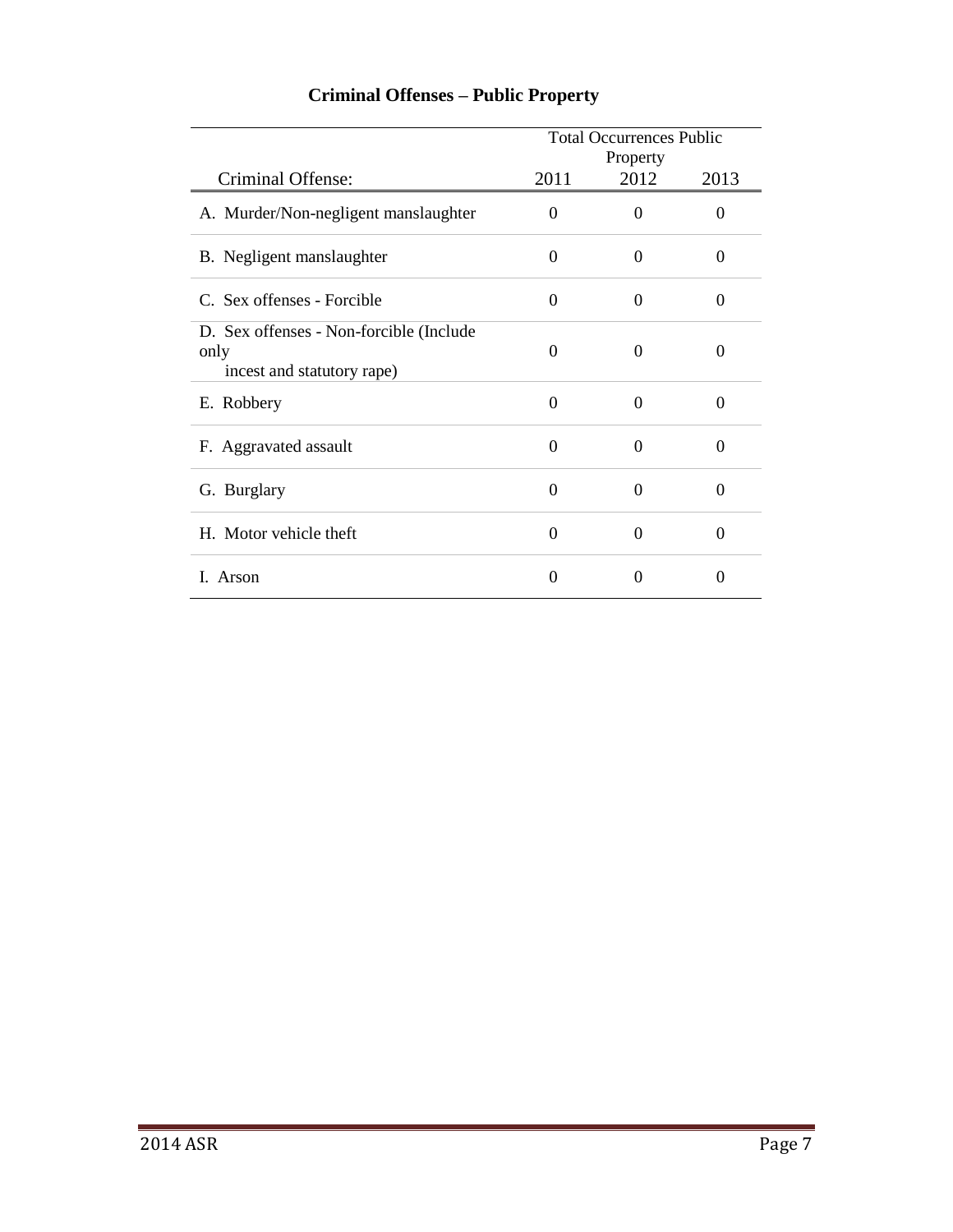|                                                                             | <b>Total Occurrences On-Campus</b> |                  |          |
|-----------------------------------------------------------------------------|------------------------------------|------------------|----------|
| Hate Crime:                                                                 | 2011                               | 2012             | 2013     |
| A. Murder/Non-negligent manslaughter                                        | $\Omega$                           | $\Omega$         | $\Omega$ |
| B. Negligent manslaughter                                                   | $\overline{0}$                     | 0                | $\Omega$ |
| C. Sex offenses - Forcible                                                  | $\Omega$                           | $\theta$         | $\Omega$ |
| D. Sex offenses - Non-forcible (Include)<br>only incest and statutory rape) | $\theta$                           | $\Omega$         | $\Omega$ |
| Robbery<br>Е.                                                               | $\Omega$                           | $\boldsymbol{0}$ | $\theta$ |
| F. Aggravated assault                                                       | $\Omega$                           | $\theta$         | $\Omega$ |
| G. Burglary                                                                 | $\theta$                           | $\theta$         | $\Omega$ |
| H. Motor vehicle theft                                                      | $\Omega$                           | $\theta$         | $\Omega$ |
| I.<br>Arson                                                                 | $\Omega$                           | $\theta$         | $\Omega$ |
| J. Any other crime involving bodily<br>injury                               | $\Omega$                           | 0                | $\Omega$ |

# **Hate Crimes – On Campus**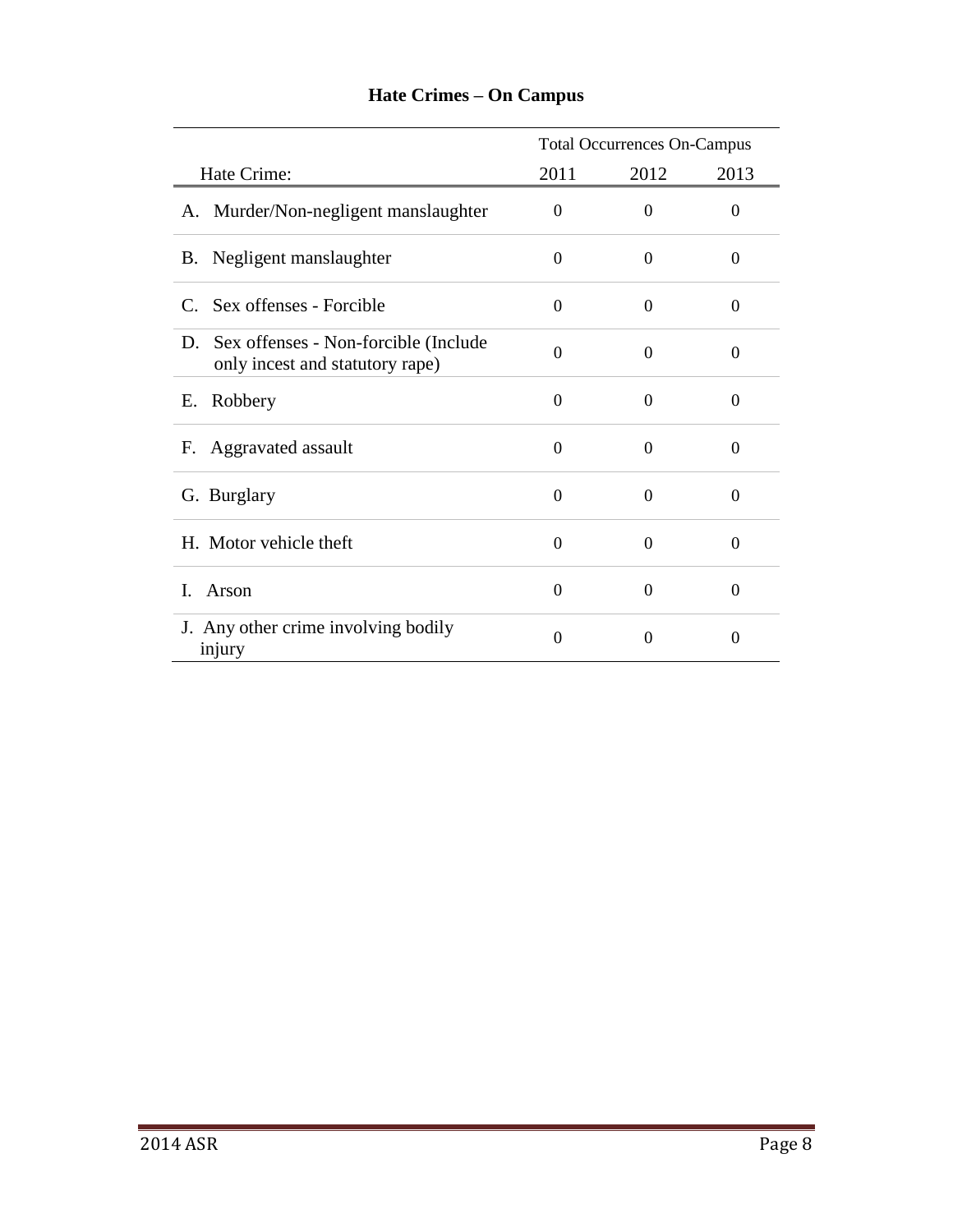|                                                                             | <b>Total Occurrences Public Property</b> |          |          |
|-----------------------------------------------------------------------------|------------------------------------------|----------|----------|
| Hate Crime:                                                                 | 2011                                     | 2012     | 2013     |
| A. Murder/Non-negligent manslaughter                                        | $\Omega$                                 | $\theta$ | $\Omega$ |
| B. Negligent manslaughter                                                   | $\Omega$                                 | $\Omega$ | $\Omega$ |
| C. Sex offenses - Forcible                                                  | $\Omega$                                 | $\theta$ | $\Omega$ |
| D. Sex offenses - Non-forcible (Include)<br>only incest and statutory rape) | $\theta$                                 | $\Omega$ | $\Omega$ |
| Robbery<br>Е.                                                               | $\theta$                                 | $\Omega$ | $\Omega$ |
| Aggravated assault<br>F.                                                    | $\Omega$                                 | $\theta$ | $\Omega$ |
| G. Burglary                                                                 | $\Omega$                                 | $\Omega$ | $\Omega$ |
| H. Motor vehicle theft                                                      | $\Omega$                                 | $\theta$ | $\theta$ |
| I.<br>Arson                                                                 | $\Omega$                                 | $\Omega$ | $\Omega$ |
| J. Any other crime involving bodily<br>injury                               | $\theta$                                 | 0        | $\Omega$ |

# **Hate Crimes – Public Property**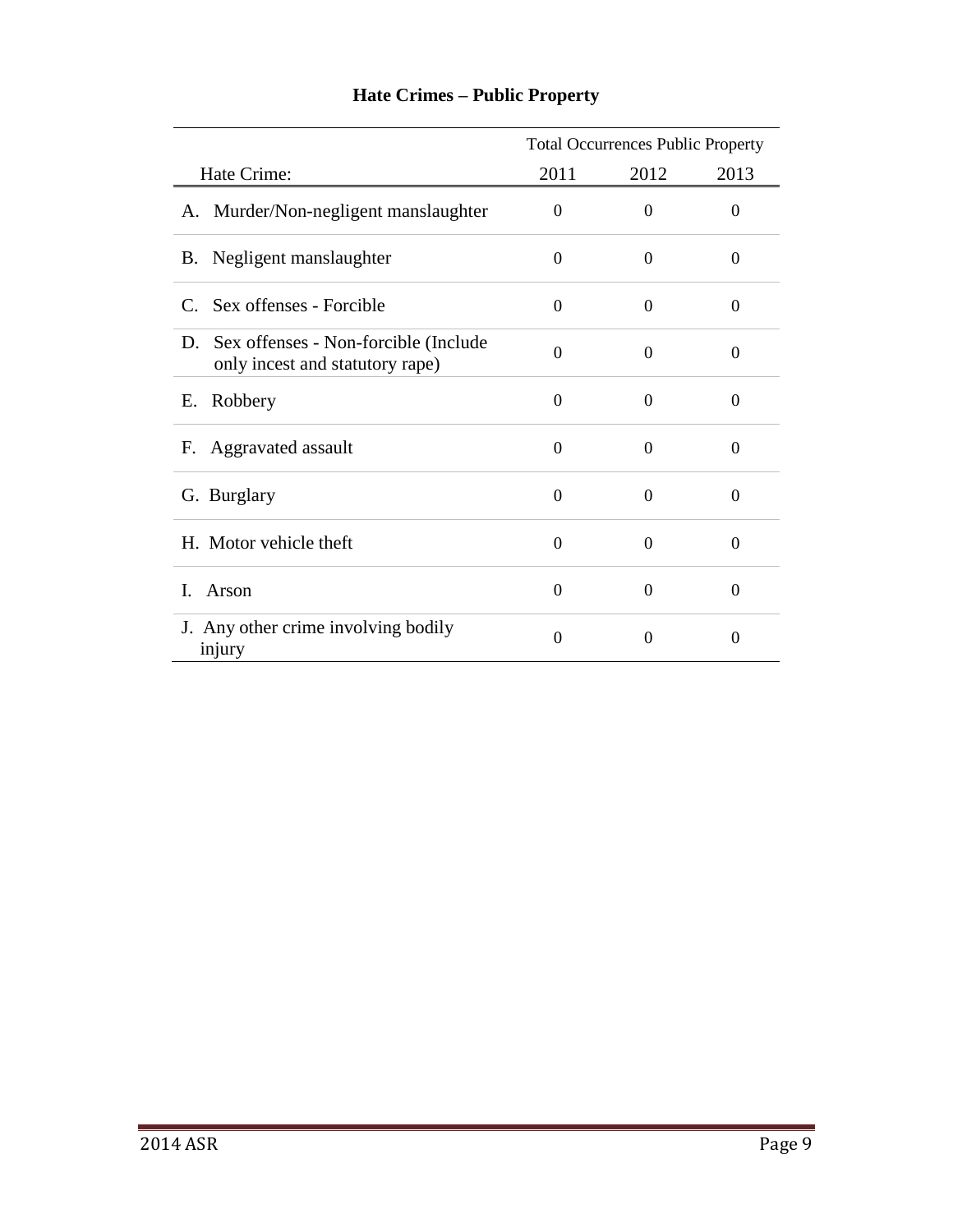|                                                                             | <b>Total Occurrences Residence Hall</b> |                |          |
|-----------------------------------------------------------------------------|-----------------------------------------|----------------|----------|
| Hate Crime:                                                                 | 2011                                    | 2012           | 2013     |
| A. Murder/Non-negligent manslaughter                                        | $\Omega$                                | $\Omega$       | 0        |
| B. Negligent manslaughter                                                   | $\Omega$                                | $\theta$       | $\theta$ |
| C. Sex offenses - Forcible                                                  | $\Omega$                                | $\Omega$       | $\theta$ |
| D. Sex offenses - Non-forcible (Include)<br>only incest and statutory rape) | $\theta$                                | $\Omega$       | $\theta$ |
| Robbery<br>Е.                                                               | $\theta$                                | $\overline{0}$ | $\Omega$ |
| F. Aggravated assault                                                       | $\Omega$                                | $\theta$       | $\theta$ |
| G. Burglary                                                                 | $\Omega$                                | $\Omega$       | $\Omega$ |
| H. Motor vehicle theft                                                      | $\Omega$                                | 0              | $\theta$ |
| $\mathbf{I}$<br>Arson                                                       | $\overline{0}$                          | $\theta$       | $\Omega$ |
| J. Any other crime involving bodily<br>injury                               | $\theta$                                | 0              | 0        |

#### **Hate Crimes – Residence Halls**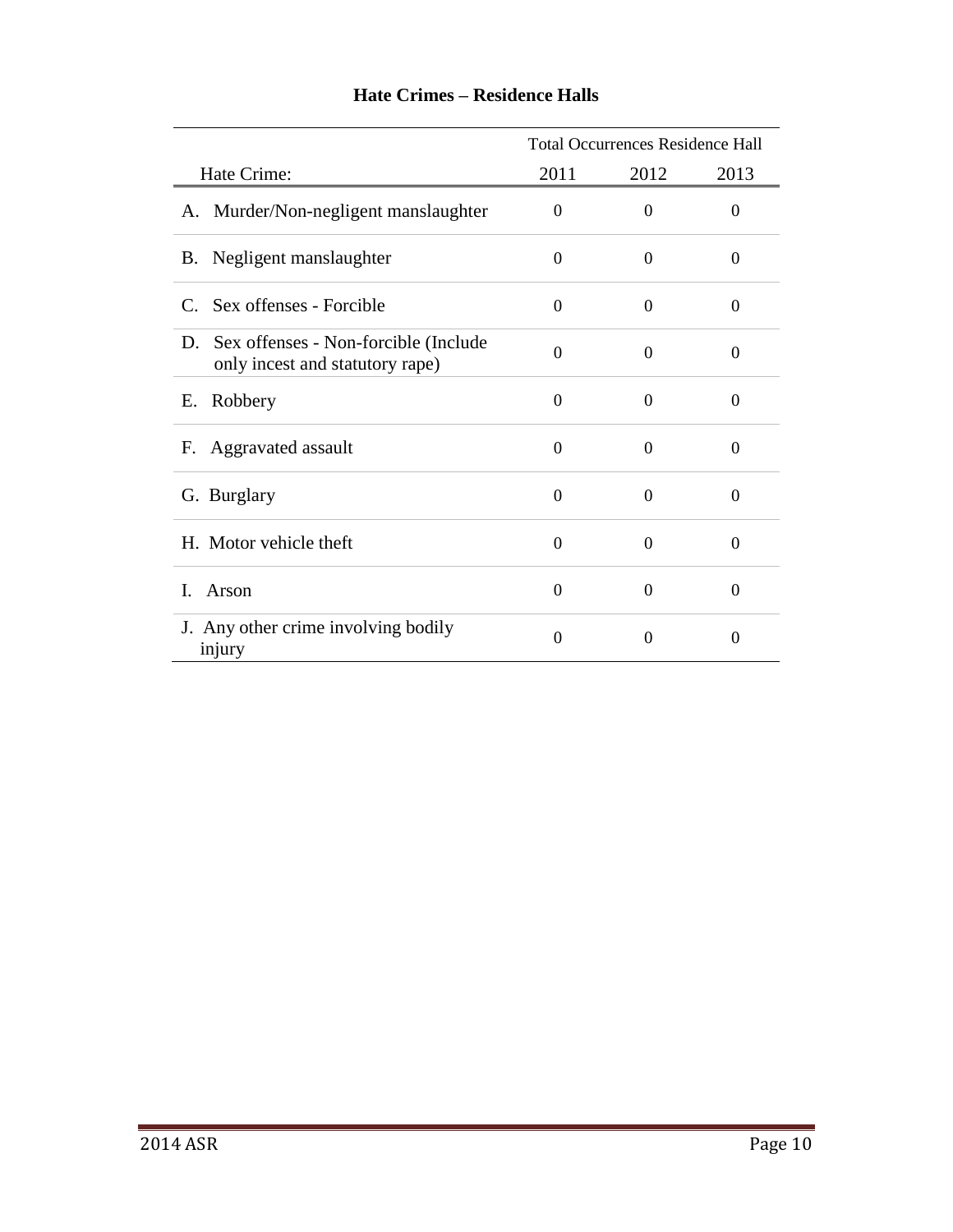|                               |                             | Number of Arrests-On Campus |      |  |
|-------------------------------|-----------------------------|-----------------------------|------|--|
| Crime:                        | 2011                        | 2012                        | 2013 |  |
| A. Illegal Weapon Possession  | $\mathcal{D}_{\mathcal{A}}$ | 3                           |      |  |
| <b>B.</b> Drug Law Violations | 10                          | 23                          | 13   |  |
| C. Liquor Law Violations      | 8                           |                             |      |  |

#### **Arrests – On Campus**

#### **Arrests – On Campus Residence Halls (Subset of Arrests-On Campus)**

|                               | Number of Arrests-Residence Halls |      |      |
|-------------------------------|-----------------------------------|------|------|
| Crime:                        | 2011                              | 2012 | 2013 |
| A. Illegal Weapon Possession  |                                   |      |      |
| <b>B.</b> Drug Law Violations | 6                                 |      | 12   |
| C. Liquor Law Violations      |                                   | 3    |      |

#### **Arrests – Public Property**

|                               | Number of Arrests-Public Property |          |      |
|-------------------------------|-----------------------------------|----------|------|
| Crime:                        | 2011                              | 2012     | 2013 |
| A. Illegal Weapon Possession  | $\theta$                          | $\theta$ |      |
| <b>B.</b> Drug Law Violations | $\mathcal{D}_{\mathcal{L}}$       | $\theta$ |      |
| C. Liquor Law Violations      | 3                                 |          |      |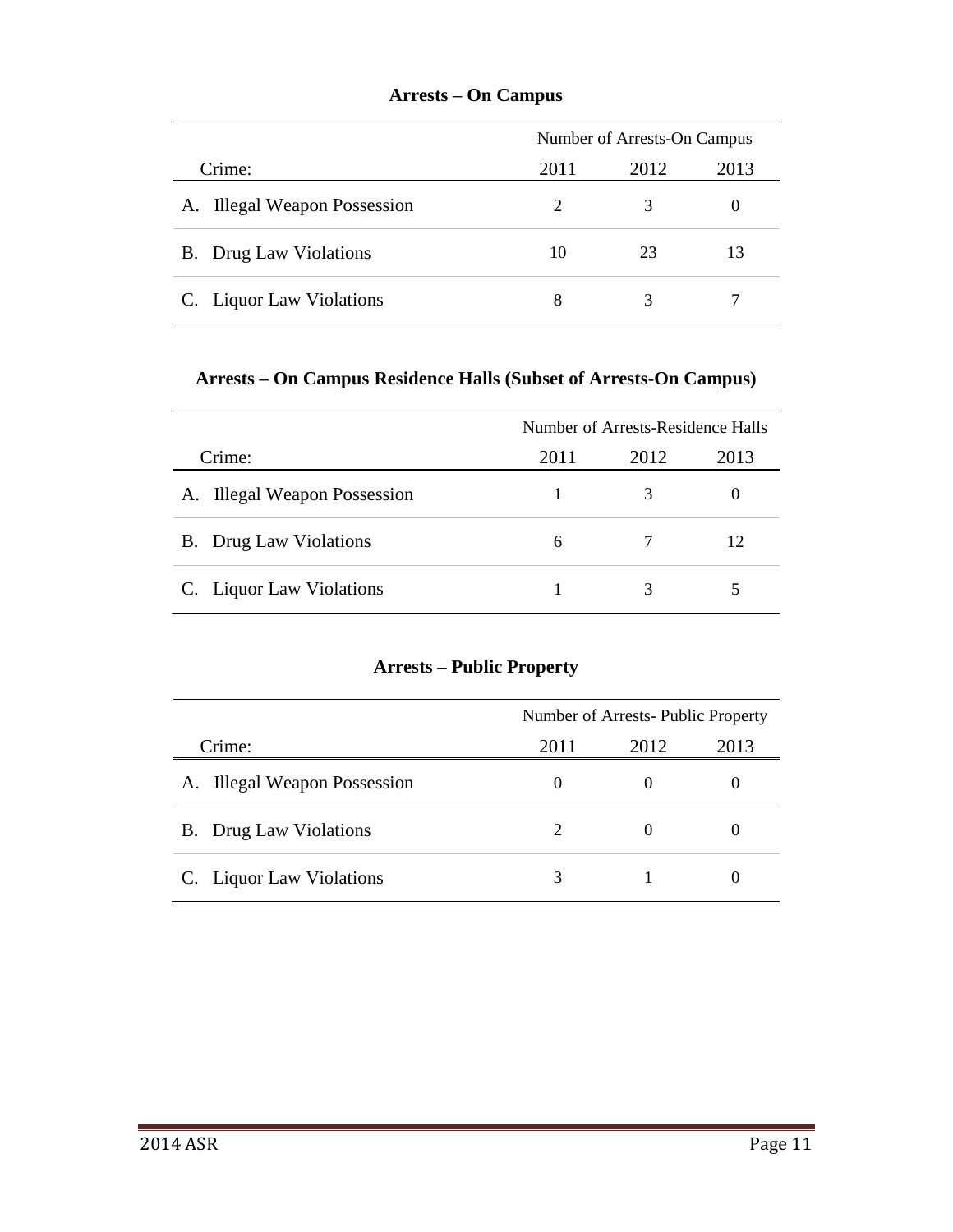|                               |      | Num, of Persons Referred for<br>Disciplinary Actions |    |  |
|-------------------------------|------|------------------------------------------------------|----|--|
| Crime:                        | 2011 | 2013<br>2012                                         |    |  |
| A. Illegal Weapon Possession  | 4    | 3                                                    |    |  |
| <b>B.</b> Drug Law Violations | 24   | 15                                                   | 10 |  |
| C. Liquor Law Violations      | 24   | 38                                                   | 51 |  |

#### **Disciplinary Actions – On Campus**

#### **Disciplinary Actions – On Campus Residence Hall (Subset of Disciplinary Actions-On Campus)**

|                               | Num, of Persons Referred for<br>Disciplinary Actions |      |      |
|-------------------------------|------------------------------------------------------|------|------|
| Crime:                        | 2011                                                 | 2012 | 2013 |
| A. Illegal Weapon Possession  | 4                                                    | 3    |      |
| <b>B.</b> Drug Law Violations | 12                                                   | 15   | 10   |
| C. Liquor Law Violations      | 14                                                   | 36   | 50   |

#### **Disciplinary Actions – Public Property**

|                               | Num. of Persons Referred for<br>Disciplinary Actions |                   |      |
|-------------------------------|------------------------------------------------------|-------------------|------|
| Crime:                        | 2011                                                 | 2012              | 2013 |
| A. Illegal Weapon Possession  |                                                      | $\mathbf{\Omega}$ |      |
| <b>B.</b> Drug Law Violations |                                                      | $\theta$          |      |
| C. Liquor Law Violations      |                                                      | $\mathbf{\Omega}$ |      |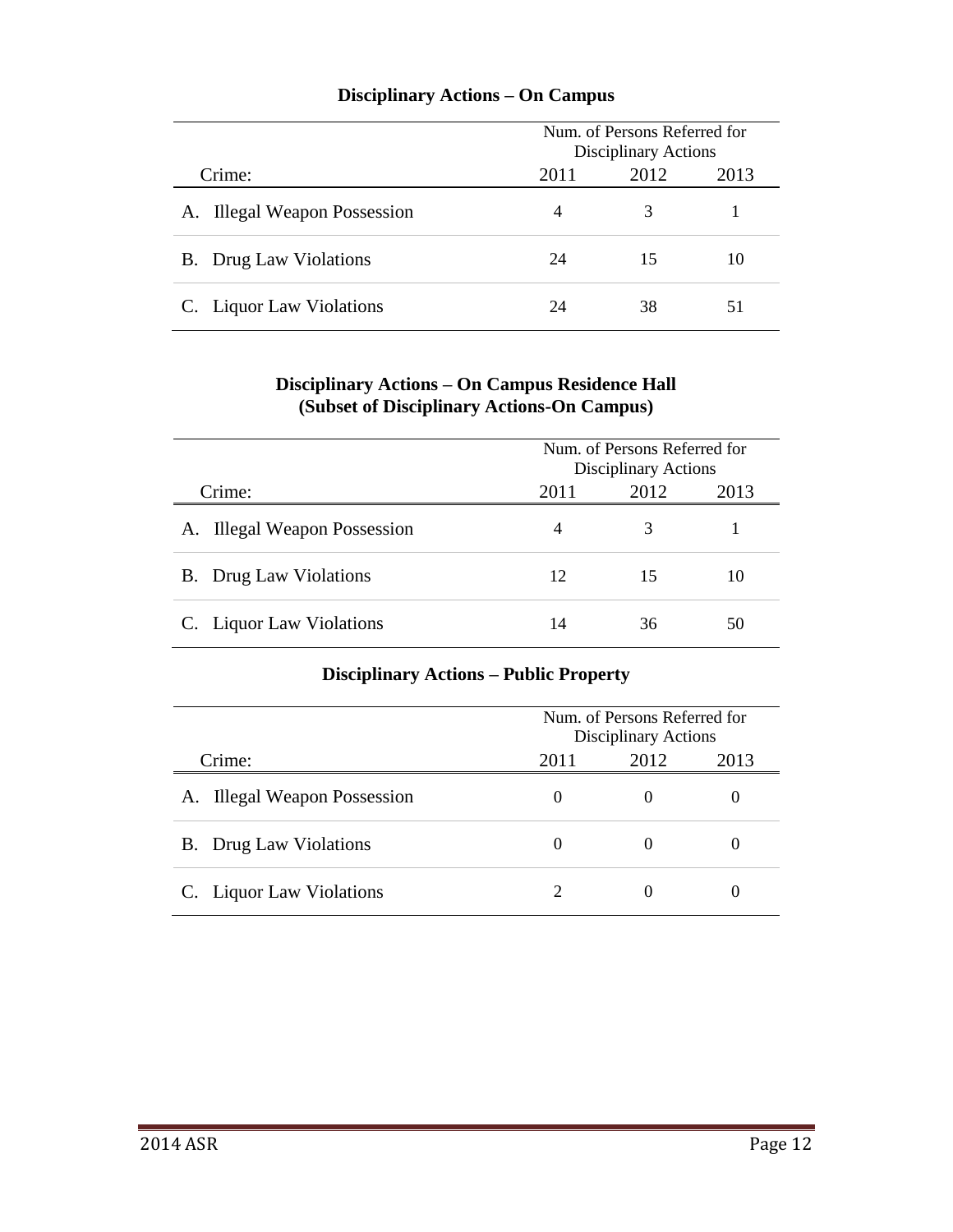#### **Alcohol and Drug Policies**

Alcohol and illegal drugs are not allowed on campus. The complete policies on these and all offenses, which include sexual assault, are covered in the Student Handbook. Information in this document is provided to satisfy requirements of the Crime Awareness and Campus Security Act of 1990. Additionally, other informative documents on crime prevention and crisis centers are located in Hawks Nest. The department has procedural manuals located in the office of the **Chief of Campus Police**.

In conjunction, with Residence Life drug and alcohol abuse education and Sexual Assault and harassment education programming is completed by **Residence Life staff.**

#### **Sexual Harassment & Sexual Assault Policies**

Chowan University WILL NOT TOLERATE sexual harassment or assault, IN ANY FORM, including acquaintance rape or group (gang) rape. When there is probable cause to believe that the Chowan University regulations prohibiting sexual harassment or assault have been violated, the University will pursue strong disciplinary actions through its own channels. This discipline includes the possibility of suspension or expulsion from the University. A student charged with sexual assault can be prosecuted under North Carolina criminal statutes AND disciplined under the University code of student conduct. Even if the criminal justice authorities choose not to prosecute, the University can pursue disciplinary action.

#### **I. Definitions of Rape**

Rape as defined by the Uniform Crime Report by the FBI as "penetration, no matter how slight, of the vagina or anus with any body part or object, or oral penetration by a sex organ of another person, without the consent of the victim. Rape is an act of violence, aggression, and power and the most prevalent, serious, violent crime committed on university campuses.

#### *Acquaintance Rape*

The most prevalent form of rape on university campuses is acquaintance rape, which is forced, manipulated or coerced sexual intercourse by a friend or acquaintance.

*Group* or *Gang Rape*

This type of rape often occurs in residence halls where students frequently have been drinking heavily or using drugs. Multiple assailants attack the victim often after passing out.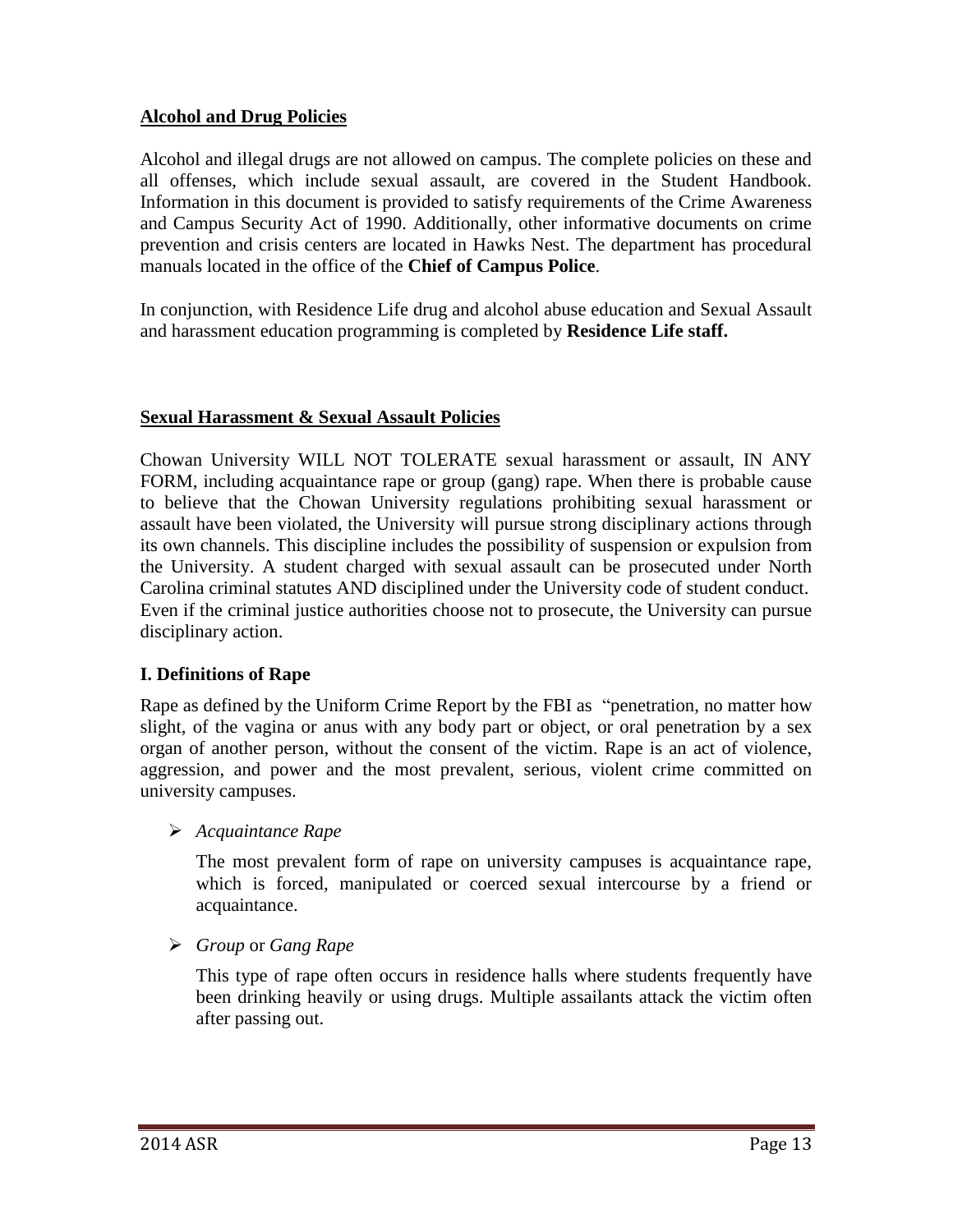#### *Sexual Assault*

Sexual assault is defined as any forced sexual activity that is against a person's will. The force may come in the form of actual physical force or it may be mental and emotional pressures, coercion or manipulation. Other felonious crimes besides rape include sodomy (forced anal intercourse); and rape by foreign object (forced penetration of the genital or anal openings by a foreign object including a finger).

*Sexual Battery*

Sexual battery is defined as the unwanted touching of an intimate part of another person, such as a sexual organ, buttocks, or breast, for the purpose of sexual arousal.

#### *Sexual Harassment*

Sexual harassment is another form of sexual assault. It is defined as unwelcome sexual advances or requests for sexual favors by a member of the campus community. The assailant may use, threaten to use, or imply that submission to or rejection of such conduct will have an impact upon academic decisions affecting the victim. This may involve students and professors or staff members.

#### **II. For the Victim of Sexual Assault**

*If you are the victim of sexual assault or rape, you should do the following:*

- Go to a safe place and tell someone that you trust
- Contact the Department of Public Safety (Public Safety Gazebo between Belk and Jenkins Halls, 398-1234 or 862-5676)
- Get medical attention, even if there are no injuries. (The state of North Carolina can pay the bill anonymously.) Go to a hospital emergency room. Do not bathe, shower, douche, or change clothes before going.
- Treatment for rape may include testing for sexually transmitted diseases, medication to prevent pregnancy and documenting evidence of the rape so you can decide later whether to prosecute.
- Report the sexual assault. It is your decision whether to report the sexual assault to police, but you are strongly encouraged to press charges.
- Campus authorities can charge a student with a violation of the student code of conduct if you do not press charges.
- Seek counseling. Whether or not you report the sexual assault or prosecute, a trained counselor will be available for help in dealing with the emotional aftermath of the assault. Contact any of the following:
	- Director of Residence Life Penny Hall 103, (252)398-6237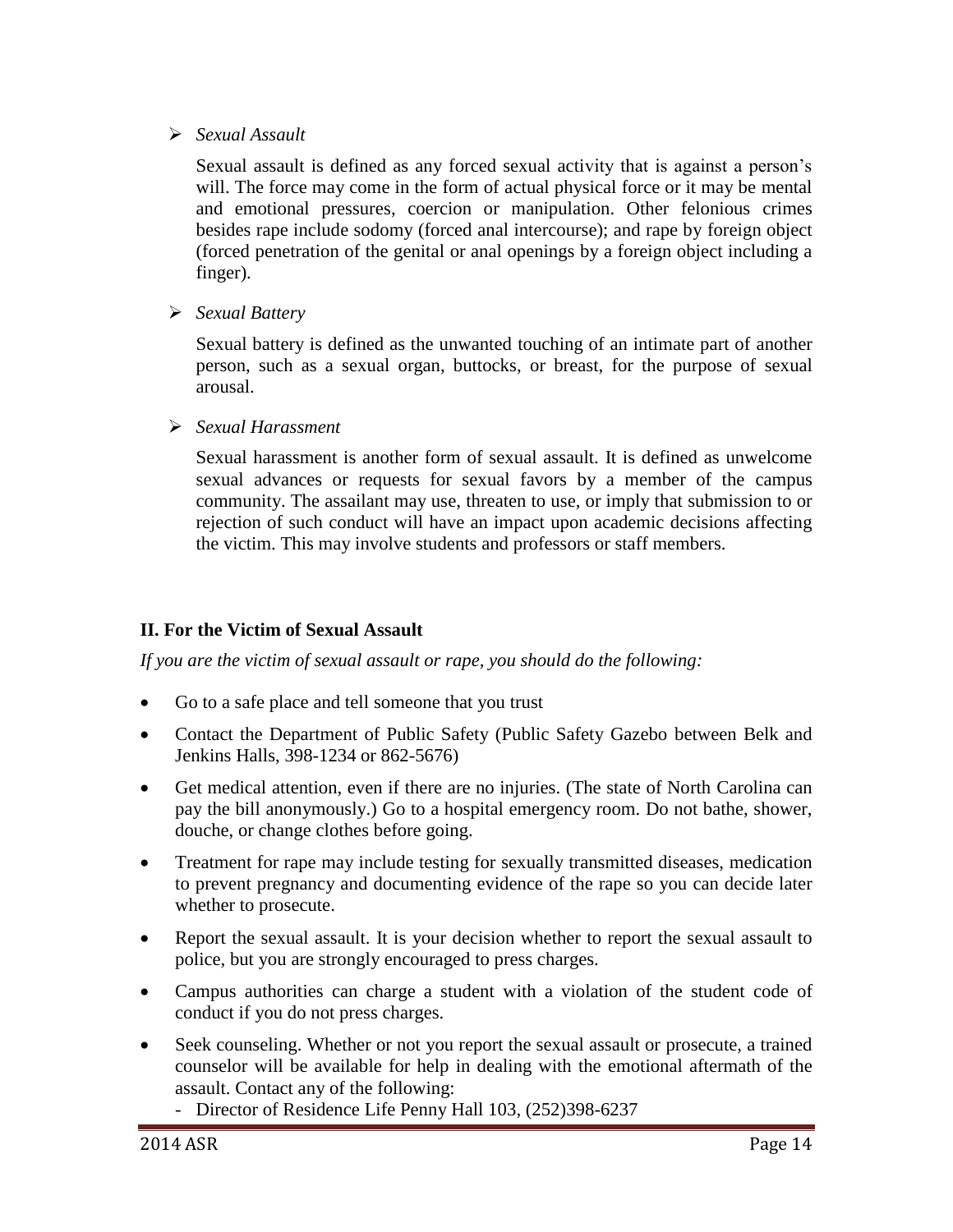- Vice President for Student Affairs and Enrollment Management, Penny Hall 201A, (252)398-1227
- Assistant Dean of Students and Minister to the University, Hawks Nest, (252)398- 6282
- Off-campus: have Department of Public Safety call the Crisis Lines: Ahoskie, NC 332-4442 or 209-8161, RC SAFE 332.1933

#### **III. The University's Response to Reports of Sexual Assault**

The campus' first responsibility in responding to reports of sexual assault is caring for the individuals involved (the victim, roommate, parents, close friends, and alleged assailant).

*Step one:* 

If an incident is reported to you, recognize that the individual might be struggling with painful feelings - denial, fear, embarrassment, or rage – when seeking assistance. To build trust and to assist the individual in getting further help, validate the courage she/he has shown in talking to you and assure him/her that one need not be alone in his/her struggle with this issue. Keep in mind that while no one's invites sexual assault, many people feel that it was the victim's fault (by asking, for example, "What were you doing out so late?"). This might contribute to feelings of guilt and impede the healing process.

*Step two:* 

Urge the individual to seek assistance from campus support services such as the Director of Housing and Residence Life, the Director of Wellness Center, one of the Ministers to the University, or the Vice President for Student Life. Offer to accompany the individual to the appropriate service.

*Step three:* 

Urge the individual to seek medical care as soon as possible because of physical and emotional trauma that may accompany sexual assault. The risk of sexually transmitted diseases and pregnancy are also concerns to which physicians can respond. One should go to the emergency room of the nearest hospitals: Roanoke Chowan Hospital in Ahoskie or Southampton Memorial Hospital in Franklin, Virginia.

*Step four:* 

If the assault took place on or near campus, call Department of Public Safety: 398- 1234. The Department of Public Safety will respond promptly.

If the individual is considering reporting the assault to the police, let her (or him) know that it is crucial that medical evidence be collected as soon as possible as physical evidence is important.

Have the Department of Public Safety call the police if the victim wants to report the crime. Strongly encourage the victim to allow someone to report the assault to the police.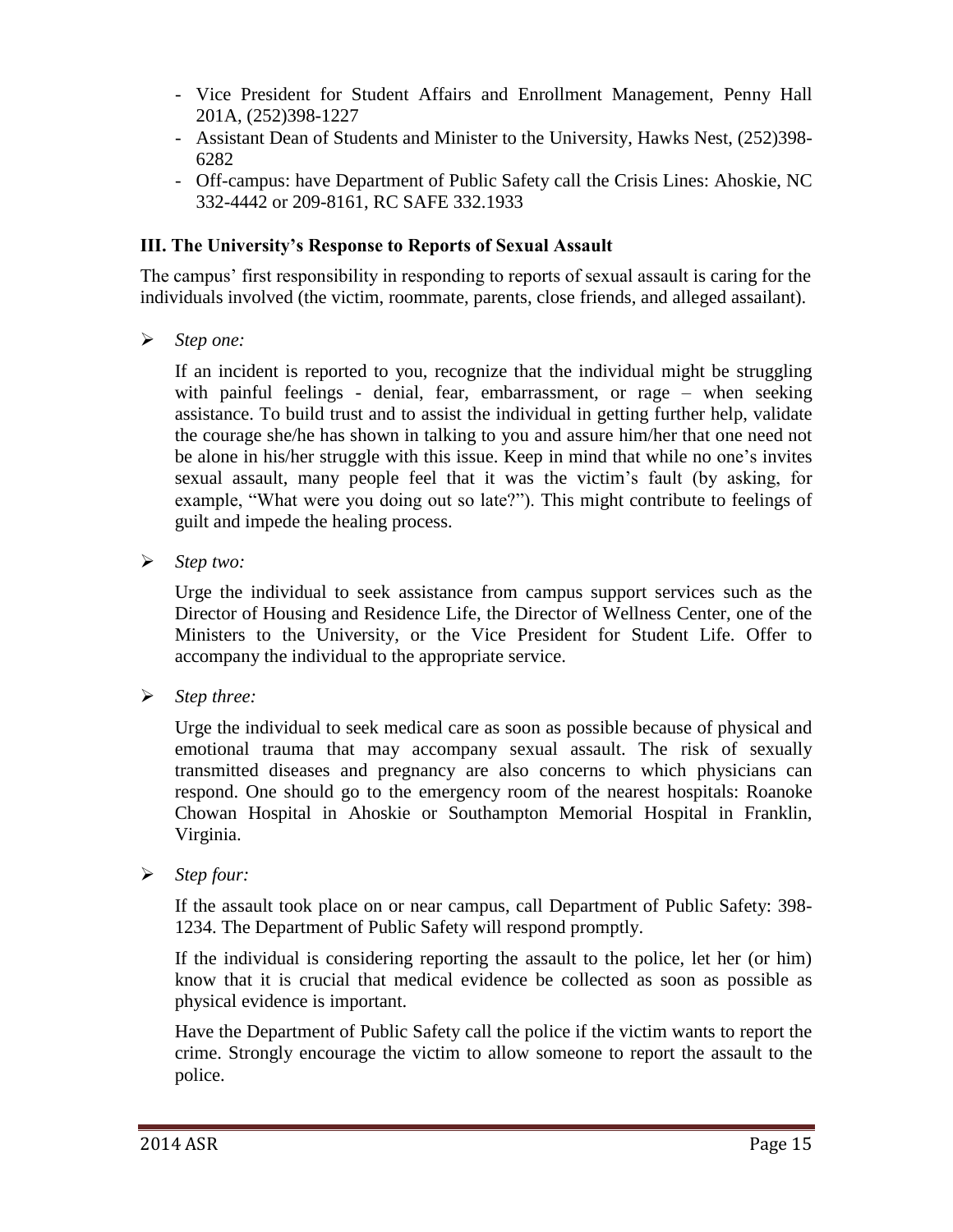Murfreesboro Police Department 9-911 or 398-4151

Hertford County Sheriff's Department 358-7800 (if assault occurs out of city limits)

*Step five:*

To protect the individual's privacy, discuss the incident only with those campus employees who have a NEED TO KNOW so that they can provide services to parties involved. Refer all inquiries about an alleged sexual assault to the Vice President for Student Affairs, 398-1227.

#### **IV. Disciplinary Action taken Against those Charged with Sexual Harassment or Sexual Assault:**

- A. Report sexual harassment or sexual assault to the Director of Public Safety or to the Vice President for Student Affairs.
- B. The above persons will investigate the report.
- C. If sufficient evidence is produced to support a claim against the accused, charges will be drawn.
- D. The accused may admit his/her guilt and waive the right of a hearing. If this is done, the accused agrees to accept the punishment imposed by the Vice President for Student Affairs.
- E. If the accused requests a hearing, the Vice President for Student Affairs is responsible for determining the penalty. The penalty for sexual harassment can range from an official reprimand to suspension. The penalty for sexual assault is suspension or expulsion.
- F. A student can request an appeal by following the appeal procedure, which is explained elsewhere.

#### **V. Rights of Victims of Sexual Harassment or Sexual Assault**

- To encourage reporting of assaults and to ensure fairness to victims throughout the disciplinary process, Chowan University has the following statement of rights of victims:
- The right of a victim to have a person or persons of her or his choice, within the University community, to accompany her or him throughout the disciplinary hearing
- The right to remain present during the entire proceeding
- The right, as established in state criminal codes, not to have his/her irrelevant past sexual history discussed during the hearing: (The Rape Shield Law)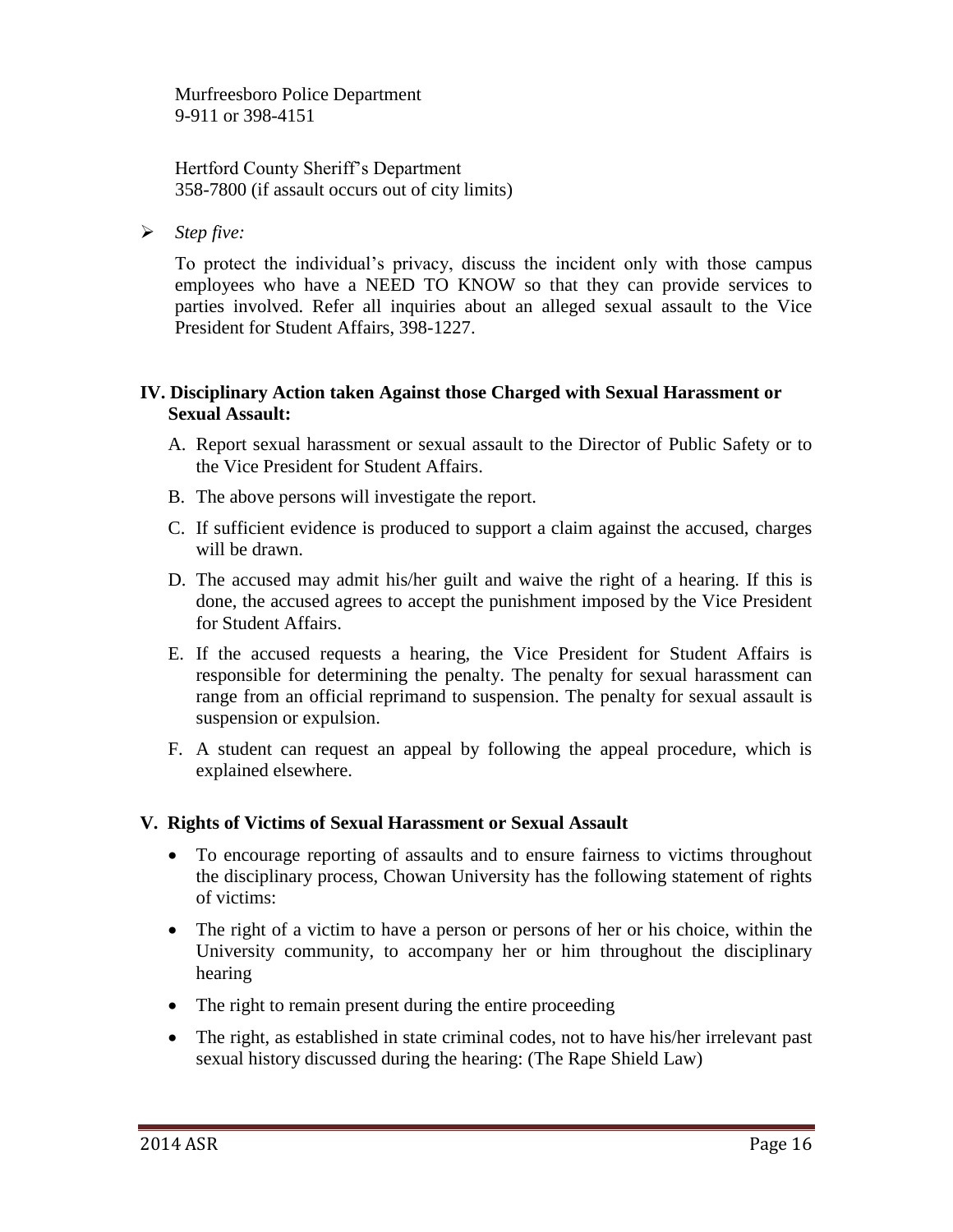- The right to make a "victim impact statement" and to suggest an appropriate penalty if the accused is found in violation of the code
- The right to be informed immediately of the outcome of the hearing

#### **To Avoid High Risk Situations**

#### **For Men:**

- $\triangleright$  Know your sexual desires and limits. Communicate them clearly.
- Be aware of social pressures. It is OK not to "score."
- $\triangleright$  Being turned down when you ask for sex is not a rejection of you personally. Women who say "No" to sex are not rejecting the other person; they are expressing their desire to not participate in a single act. Your desires may be beyond your control but your actions are within your control.
- $\triangleright$  Do not assume that just because a woman dresses in a "sexy" manner and flirts that she wants to have sexual intercourse.
- $\triangleright$  Do not assume that previous permission for sexual contact applies to the current situation.
- $\triangleright$  Avoid excessive use of alcohol and drugs. Alcohol and drugs interfere with clear thinking and effective communication.

#### **For Women:**

- $\triangleright$  Know your sexual desires and limits. Believe in your right to set those limits. If you are not sure STOP and talk about your feelings.
- $\triangleright$  Be assertive. Often men interpret passivity as permission. Be direct and firm with someone who is sexually pressuring you.
- $\triangleright$  Be aware that your nonverbal actions send a message. If you do dress in a "sexy" manner and flirt, some men may assume you want to have sex. This does not make your dress or behavior wrong, but it is important to be aware of misunderstanding.
- $\triangleright$  Pay attention to what is happening around you. Watch the nonverbal clues. Do not put yourself in vulnerable situations.
- $\triangleright$  Trust your intuitions. If you feel you are being pressured into unwanted sex, you probably are.
- $\triangleright$  Avoid excessive use of alcohol and drugs. Alcohol and drugs interfere with clear thinking and effective communication.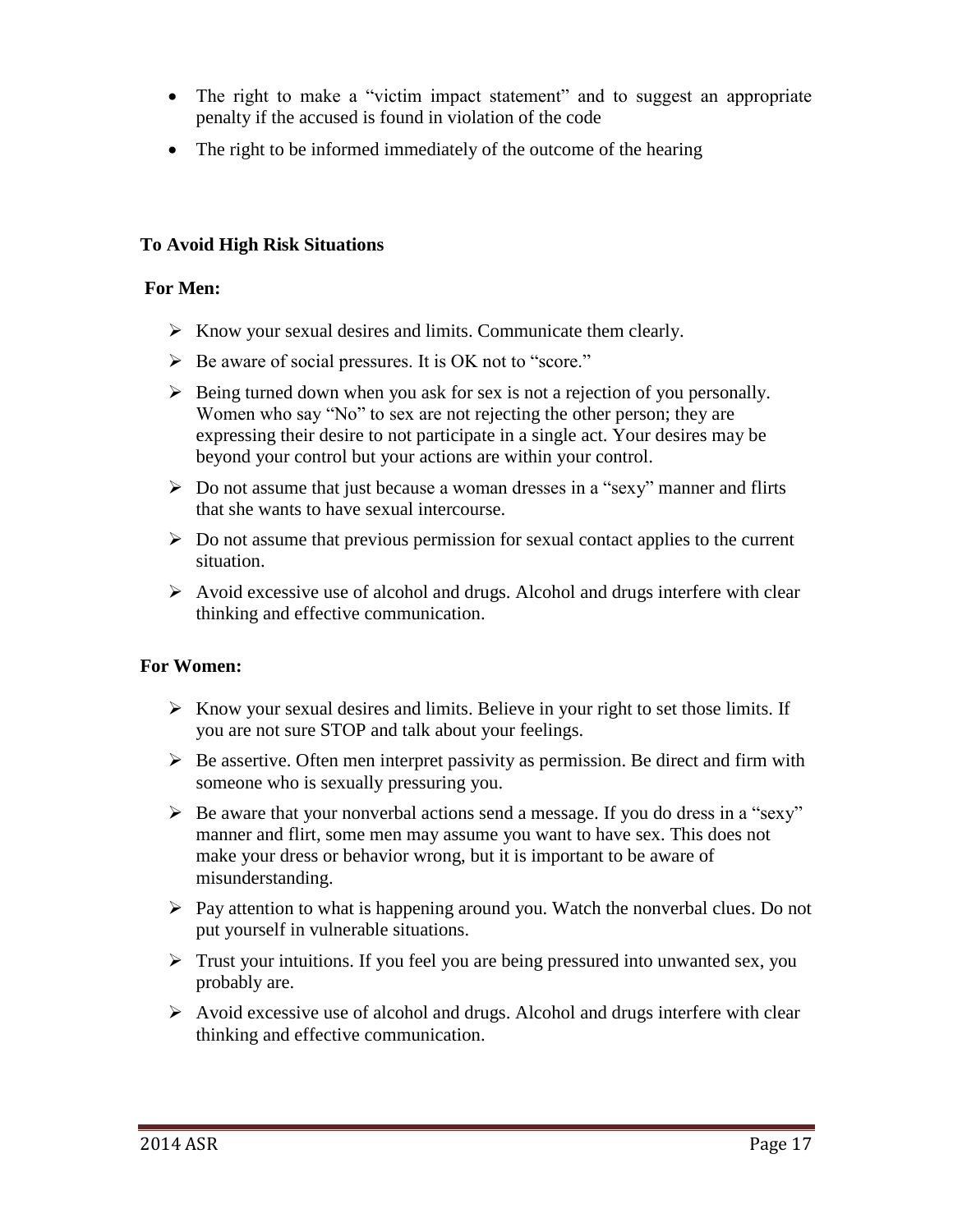*WWW.NCFINDOFFENDER.COM is the North Carolina Sex Offender and Public Protection Registry. This is where law enforcement information for sex offenders is provided.*

#### **VAWA (Violence Against Women Act of 2013)**

This act was signed into law on March  $7<sup>th</sup>$  2013 by President Barack Obama. This act requires many changes to our current polices and documentation as it relates to; Dating Violence, Domestic Violence, Sexual Assault and Stalking. At this time, the final law has not been clarified to universities. As the final documentation from the Department of Education is sent, our policies and procedures will change to reflect those requirements.

If you are a victim of dating violence, domestic violence, sexual assault or stalking please contact Public Safety, RA, Campus Ministries and/or Residence Life.

#### **Victims of Domestic Violence**

- **University Police** o 252.398.1234
- **Herford County Sherriff** o 911
- **ROANOKE-CHOWAN SAFE** o 252.332.1933
- **Mobile Crisis** o 866.437.1821
- **North Carolina Coalition of Domestic Violence** o [www.nccadv.org](http://www.nccadv.org/)
- **Enough NC** o [www.enoughnc.org](http://www.enoughnc.org/)

#### **Victim of Sexual Assault**

- **University Police**  $O$  252.398.1234
- **Herford County Sherriff** o 911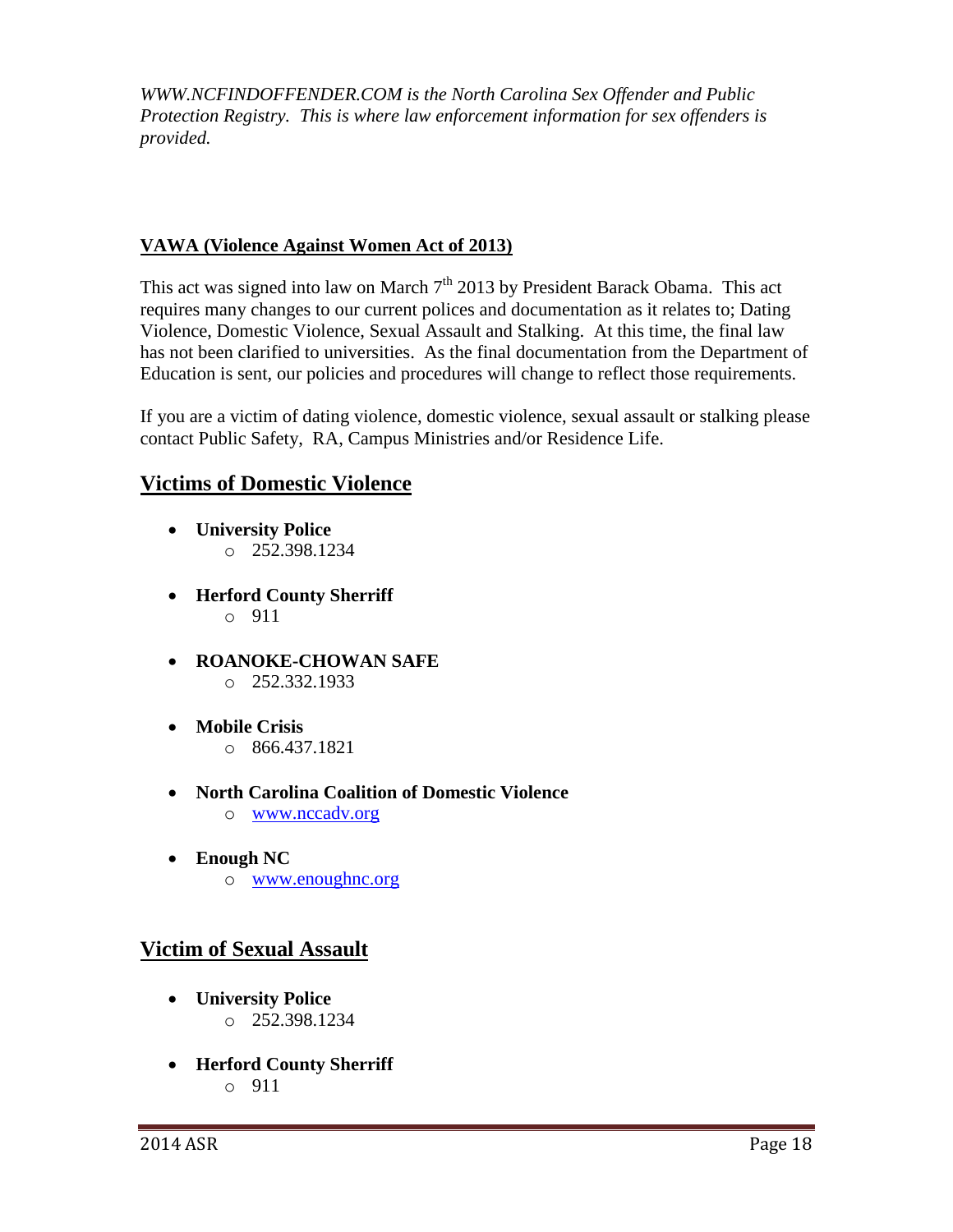- **ROANOKE-CHOWAN SAFE** o 252.332.1933
- **Mobile Crisis**  $\circ$  866-437-1821
- **Enough NC** o [www.enoughnc.org](file://chowan-fp/data/Residence%20Life/STUDENT%20OFFENSES/Crime%20Report%20Information/2013/www.enoughnc.org%20)

#### **Victims of Stalking**

- **University Police**  $\circ$  252.398.1234
- **Herford County Sherriff** o 911
- **Mobile Crisis** o 866-437-1821

#### **The National Center for Victims of Crime**

o [www.victimsofcrime.org/src](http://www.victimsofcrime.org/src)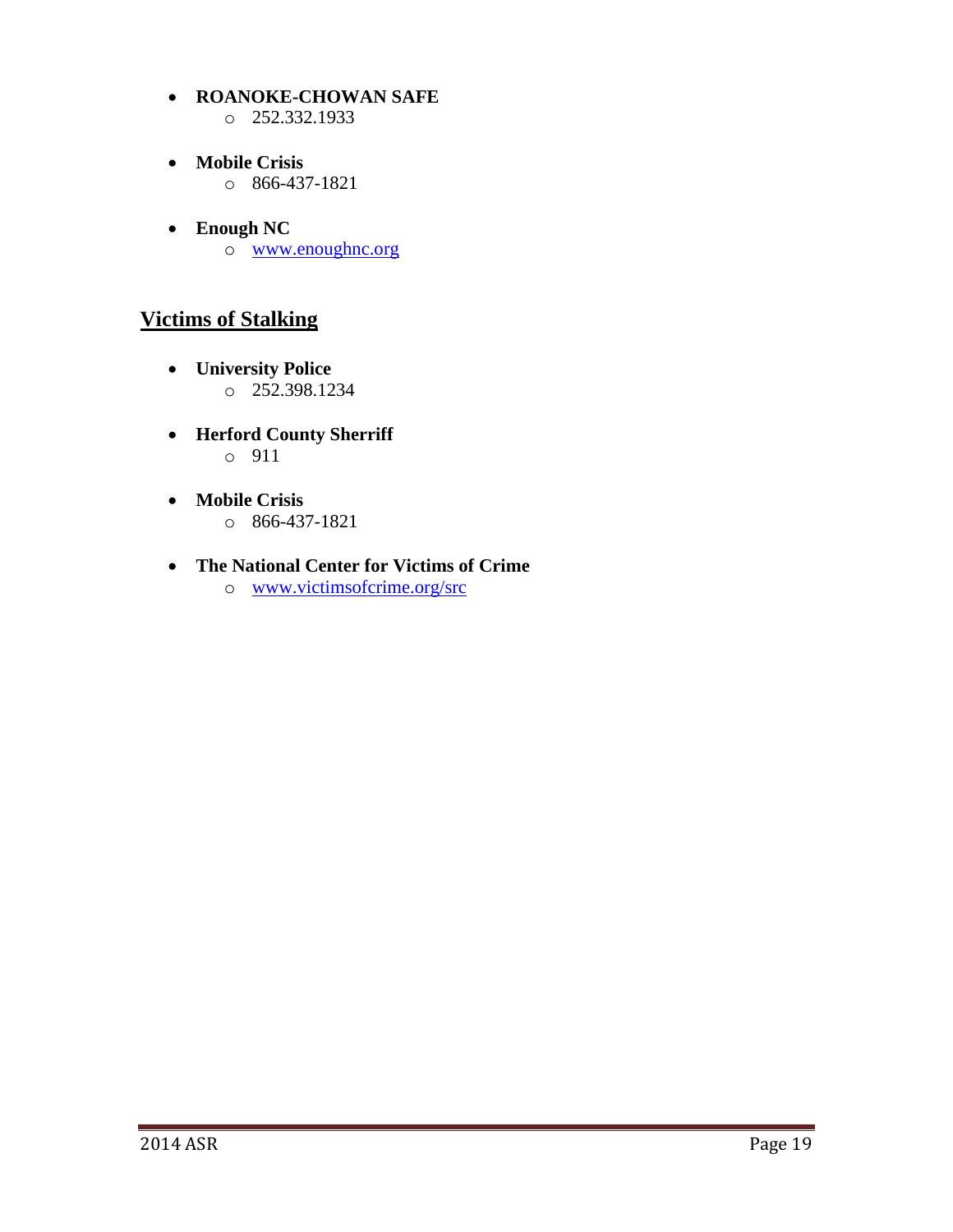

#### **Fire Alarm System**

The campus fire alarm system is critical to the protection of the lives and property of students. General Statutes 14-286 of the North Carolina Criminal Law pertains to giving false fire alarms or tampering with fire alarm equipment as follows: It shall be unlawful for any person or persons to wantonly and willfully give or cause to be given, or to advise, counsel, or to aid and abet anyone in giving a false alarm of fire, or to break glass key protector, or to pull the slide arm, or lever of any systems, except in case of fire, or will fully misuse of damage a portable fire extinguisher, or in any ways to willfully interfere with, damage, deface, molest, or injure any part or portion of any fire alarm, fire detection, smoke detection or fire extinguishing system.

- *Civil Penalty:* Any person violating any of the provisions of this section shall be guilty of a misdemeanor punishable by a fine not to exceed five hundred dollars (\$500, imprisonment for not more than six months, or both.
- *University Penalty:* preliminary suspension and not less than removal from campus housing nor more than expulsion.

#### **Fire Prevention**

#### **What causes a Fire?**

Lifestyles of university students are in some ways particularly susceptible to fire hazards. Overloading electrical circuits with cooking and other appliances, using improperly gauged extension cords and multiple plugs are common contributors. As with most residential fires, the leading cause is CIGARETTES. Smoking material often lights upholstery or bedding when the smoker falls asleep.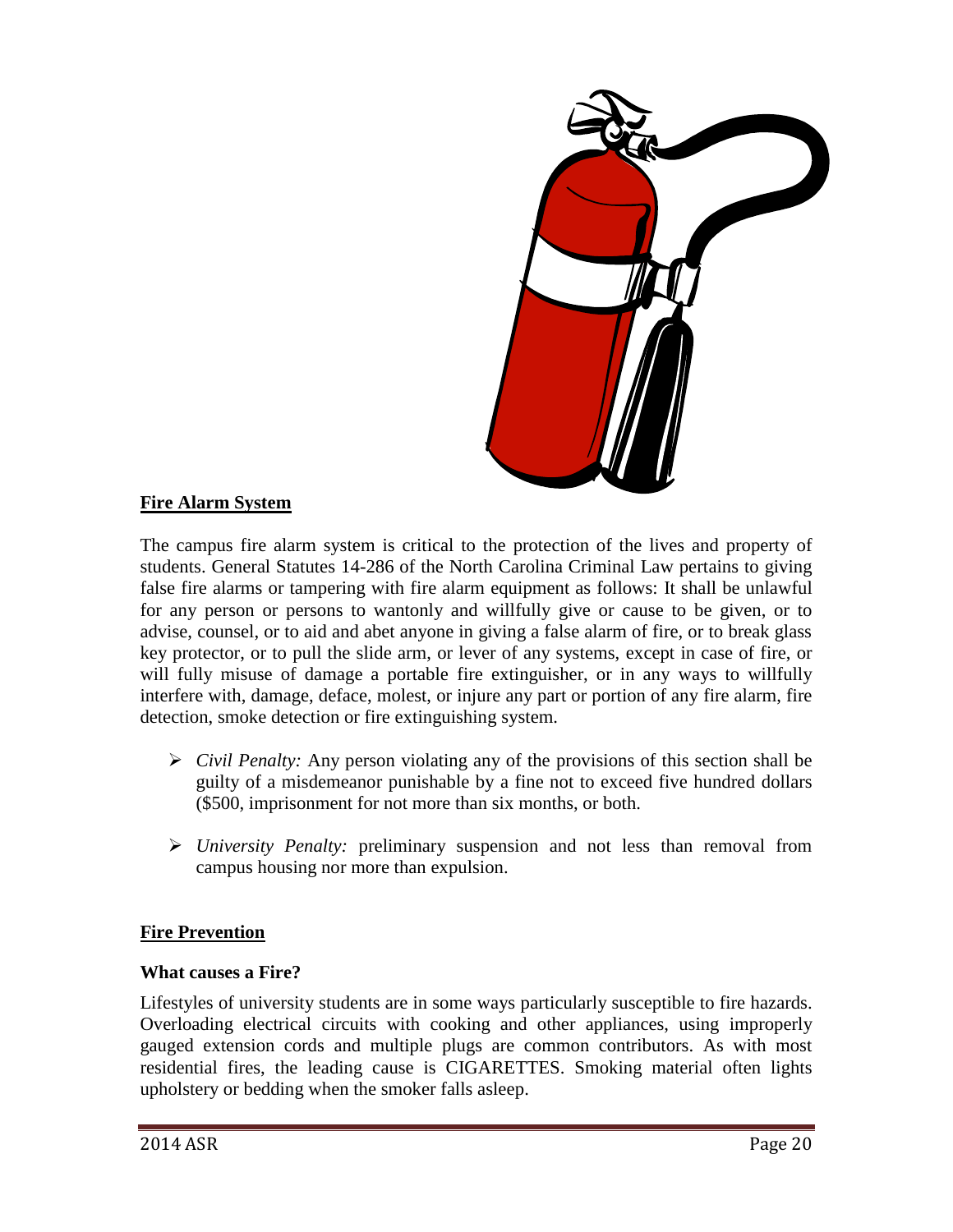#### **Before a Fire:**

- Take fire drills seriously
- Know primary and secondary evacuation routes. Each building has at least two exit routes
- Know locations of fire alarm pull stations and fire extinguishers and how to activate
- Have phone numbers for Fire Department (398-4151) and the Department of Public Safety (398-1234) near your phone
- Count and remember the number of doors between your door and exits
- Be aware of fire hazards
- Be careful with cigarettes, electrical appliances, and combustibles

#### **On Hearing the Fire Alarm Sound:**

- Prepare to exit building in an orderly manner
- Be familiar with safety precautions in exiting the building in case of fire (provided by residence hall staff).
- DO **NOT** USE ELEVATORS
- Follow directions of the person in charge
- Be sure the fire department is called

#### **In Case of Fire:**

- Sound the fire alarm immediately to alert residents
- If possible, shut all doors and windows in immediate vicinity
- Use fire extinguisher on only the smallest, most containable fire
- Notify residence hall staff of location and type of fire
- Leave building by nearest exit and stay calm
- Crawl to prevent smoke and gas inhalation
- Take quilt or large towel to cover your face
- Take room key, but do not lock your room

#### **After Exiting the Buildings:**

- Stand clear of the building after evacuating
- Report to your RA to be accounted for
- Follow directions of the staff members, Public Safety officers, Police, and Fire personnel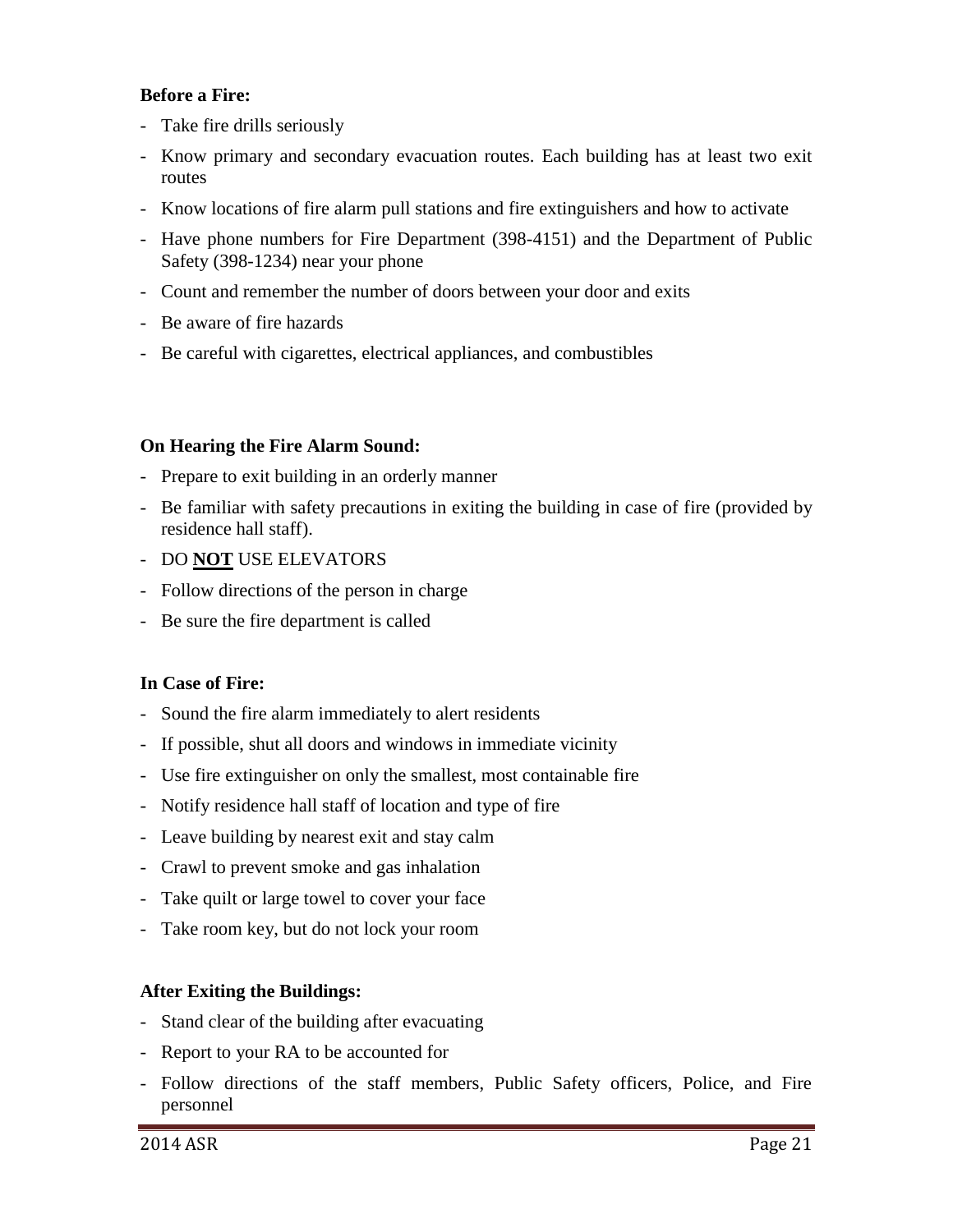#### **Keep in Mind:**

- The charge for replacing an EXIT LIGHT is \$50.00.
- The charge for replacing damaged SMOKE DETECTORS is \$100.00 for Parker Hall.
- The charge for replacing damaged COMPUTER CARDS in the control panel is \$400.00.
- When an individual is found guilty of damaging the above items, the individual will be charged. If the guilty person or persons cannot be identified, those living in the area or on the floor will be prorated to cover the cost.
- These charges are in addition to fines that may be the result of the judicial process.

#### **Hurricane Safety**

A hurricane is an intense area of low atmospheric pressure with counter-clockwise winds of at least 75 miles per hour. Always consider hurricane wind velocities of this magnitude a serious threat. Of all the natural disasters, a hurricane offers the greatest chance of advance preparations.

The National Weather Service offers these suggestions:

**Level One:** *Hurricane Watch* (Hurricane may threaten within 36 hours)

- 1) Check transistor radio and flashlight for fresh batteries.
- 2) Fill vehicle with gasoline and relocate to safe area away from trees, poles, etc.
- 3) Store at least a two-day supply of food and water in your room (food that requires no refrigeration or cooking).

**Level Two:** *Hurricane Warning* (Hurricane expected to strike within 24 hours)

- 1) Recheck supplies
- 2) Stay indoors and out from under trees, power lines, etc.
- 3) Murfreesboro is located on a coastal evacuation route; therefore, stay off the streets
- 4) Stay out of long span buildings (Helms Center, Hawks Nest), elevators, etc.
- 5) Stay away from windows (the larger, the more dangerous)
- 6) Collect and store valuable and personal papers (money, jewelry, medicine, etc.)
- 7) Stay calm!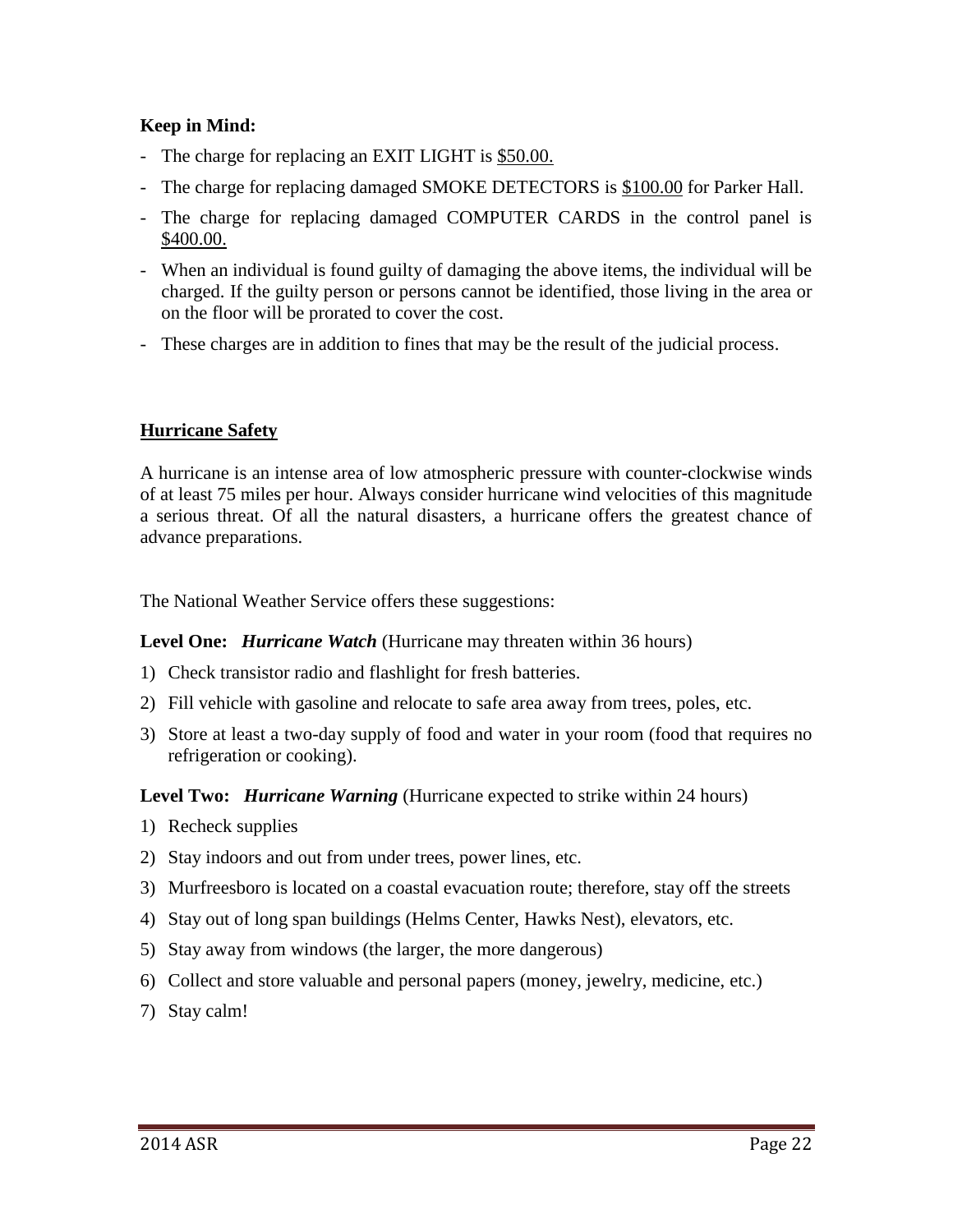#### **Tornado Safety**

A tornado is a very intense low-pressure area with counterclockwise winds sometimes exceeding 200 mph. Tornadoes generally move in a direction from the southwest to the northeast. A rapid reduction in atmospheric pressure causes structures to explode from the inside. Flying objects such as boards, limbs or other building materials cause most injuries. Adequate preparation for a tornado is the most difficult of all considerations; it offers the least amount of advance warning.

The National Weather Service offers these suggestions:

**Level One:** *Tornado Watch* (Conditions are right for tornado development.)

- 1) Stay calm. Continue normal activities, but be alert.
- 2) Monitor weather reports take shelter.

**Level Two:** *Tornado Warning* (A tornado has actually been sighted).

- 1) Seek shelter to lowest floor, preferably an interior hallway stay away from windows.
- 2) Avoid long span buildings (Helms Center, Hawks Nest, etc.). If unavoidable, go to the rest rooms, closets, or hallways of these structures
	- Sit with back to wall and hands folded over head and neck.
- 3) If caught outside:
	- Move away at right angles from the storm's path.
	- Get out of vehicles.
	- Lie flat in the lowest spot available (ditch, ravine, or other low spot).

#### **Missing Student Policy**

A missing student is defined as any currently registered student of Chowan University who has not been seen by friends, family members or associates for a reasonable length of time, and whose whereabouts have been questioned and brought to the attention of a member of the University community. The Director of Public Safety will initiate an investigation when they are notified that a student, who resides in a University residence hall, is missing, with no reasonable explanation for his/her absence. In the event of a missing student residing on campus, the Assistant Vice President of Student Affairs will notify the parents/family members regarding the situation. In the event the student does not reside in a University residence hall, the appropriate municipal local police authorities will be notified by University Police and an investigation will be initiated.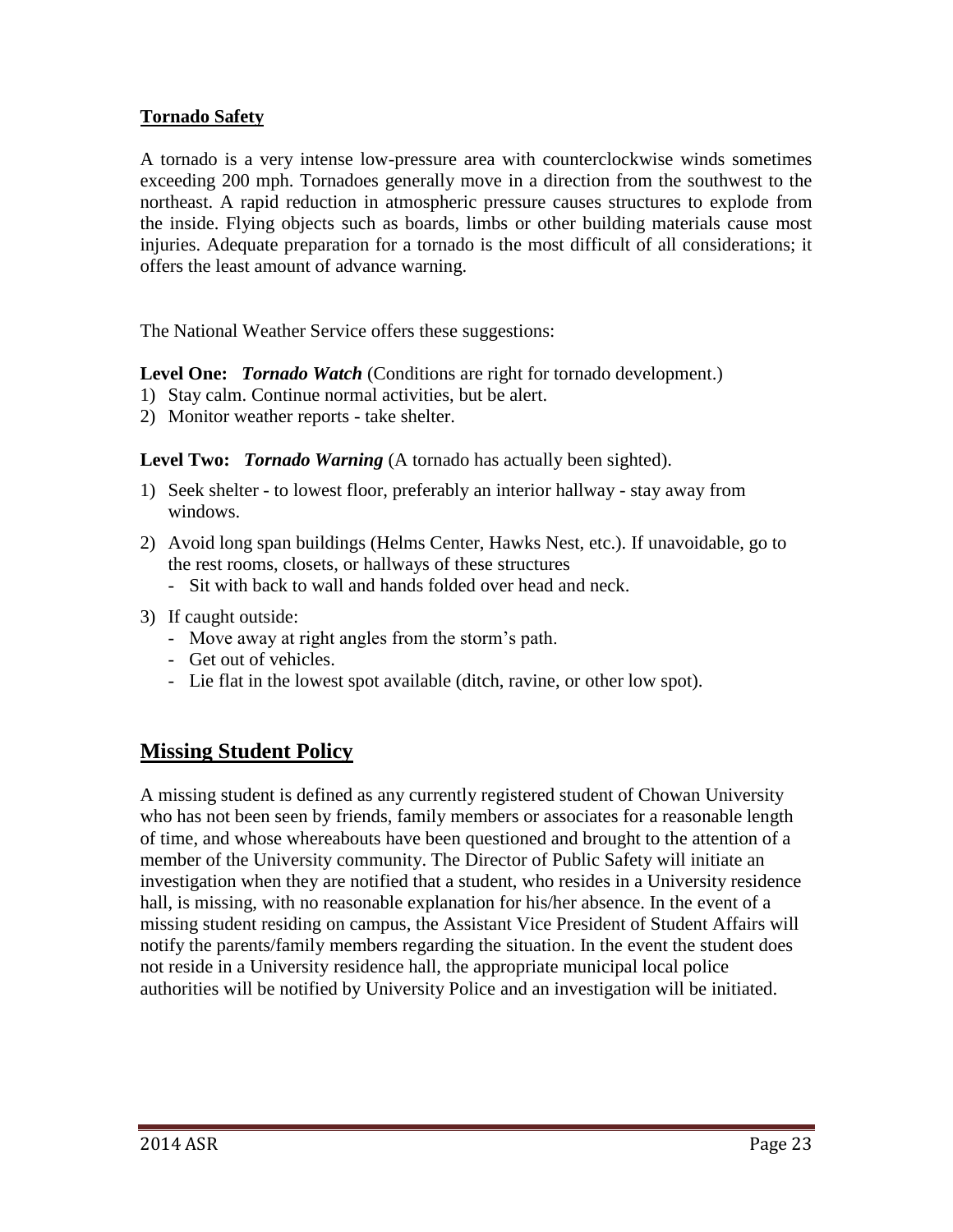#### **Critical Issues Management Plan**

The Critical Issues Management Plan for Chowan University is designed to allow the university and its constituents to have a full understanding of both the planning and response processes involved in critical issues. The plan recognizes that by its nature Chowan University is distinct from many other organizations due to its size, organization, mission and relationships to diverse constituencies.

The plan is intended to be a dynamic document that can address a wide range of issues and meet the greatest number of its constituent's needs.

#### Critical Issues Management Team

When a Critical Issue is identified, the President of Chowan University will convene an initial meeting of the Critical Issues Management Team (Team). This group is comprised of the President, the Provost and Vice President of Academic Affairs, Vice President for Student Affairs and Enrollment Management, Vice President for Business Affairs, Vice President for Human Resources, Vice President for Development, Director of Athletics and Director of Public Safety.

In the event that the President is unable to convene a meeting of the Team the Vice President for Student Affairs will serve as the chair of the team.

The Team will review the incident and may call a secondary team that could include but would not be limited to; the University Registrar, Director of Information Technology, Associate Vice President for Student Affairs, Minister to the University, Director of Food Services, Director of Sports Information, Dean of Enrollment, and Director of University Relations.

Chowan University enjoys formal mutual response agreements with Murfreesboro Police and Hertford County Sheriffs' Departments. These agreements assume that the Chief and Sherriff serve as ex-officio members of the Team as well as University Counsel.

**The President will serve as the official spokesman for the University in all matters pertaining to a critical issue. The only time an individual may speak publicly about a critical issue is if the President has given specific instructions about such a statement.**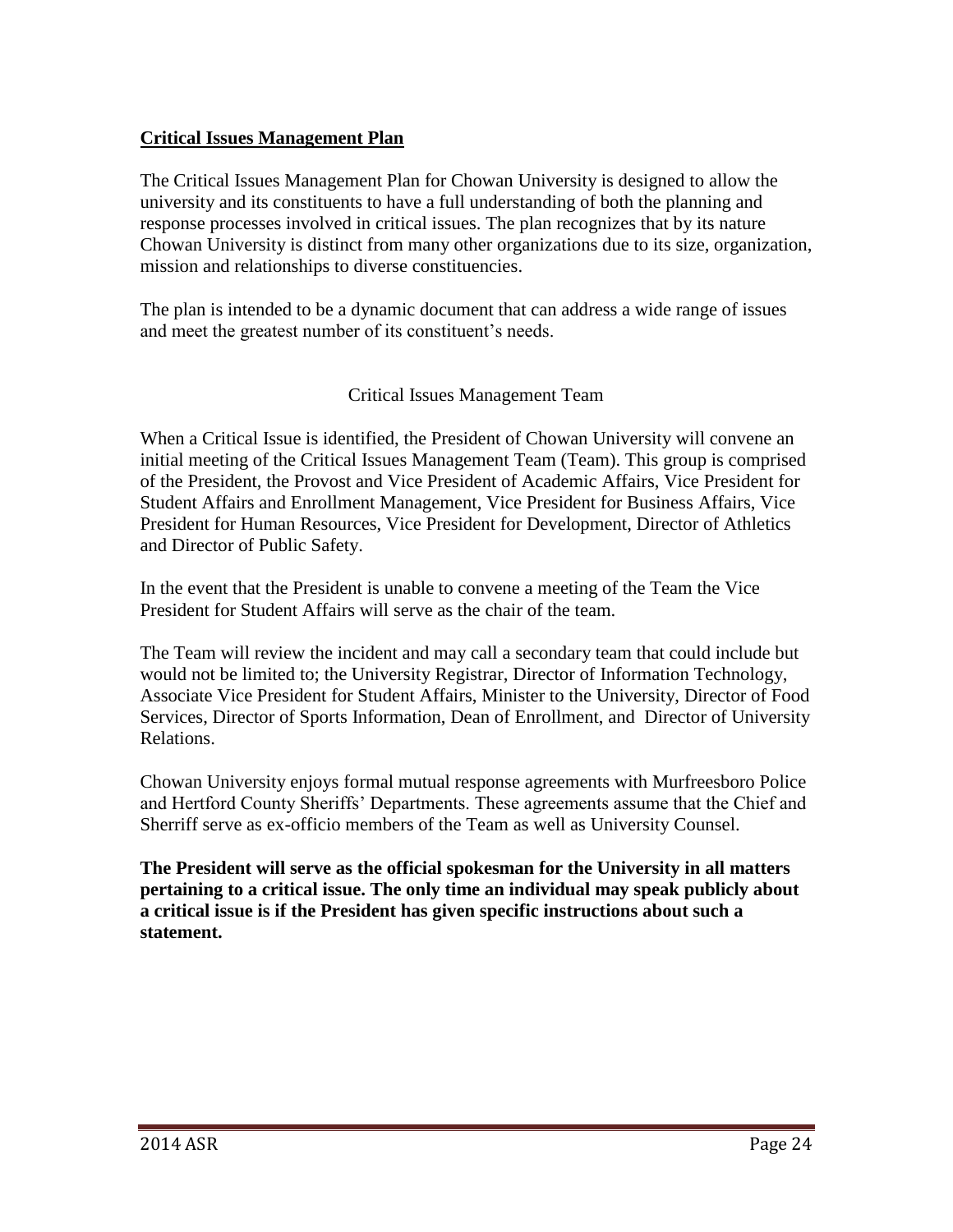# Critical Issues Response Plan

Chowan University is committed to health, safety and security of the university community. The University also recognizes the central role it plays in the greater Chowan region. In the event of a critical issue the university asks that all members of its community stay calm and follow its established procedures. About Critical Issue Preparedness

Chowan University has plans in place to respond to a wide range of critical issues. The following are highlights:

- Should a natural disaster, wide spread medical emergency, terrorist attack or other critical issues occur the Critical Issue Management Team will be convened. At that time, leaders of critical operation departments will meet to execute operational decisions. Members of this group will be on-call around the clock.
- Residential students will receive instruction on evacuation and other safety measures at the beginning of each new academic year. Evacuation drills will be held each semester.
- The Helms and Jenkins Centers may provide emergency alternative housing space for residential students.
- The university's athletic fields and other facilities may serve as emergency staging areas for the greater Chowan community.

#### Preparation

Chowan University's Critical Issue Management Plan depends on the cooperation of the entire university community for its effectiveness. Being prepared and remaining calm during any critical issue are essential. Panic can be one of the greatest hazards faced throughout the life of a critical issue. Adequate planning can save lives, reduce suffering and preserve property by enabling calm response during critical issues.

During a critical issue it is imperative that all members of the university follow established procedure and the instructions of emergency personnel. Each building has emergency procedures posted. If such an occurrence takes place, follow the appropriate instructions.

Communication during an event may utilize one or more of the following; the university web site, e-mail, voice mail and Public Safety's or Murfreesboro Police public address system.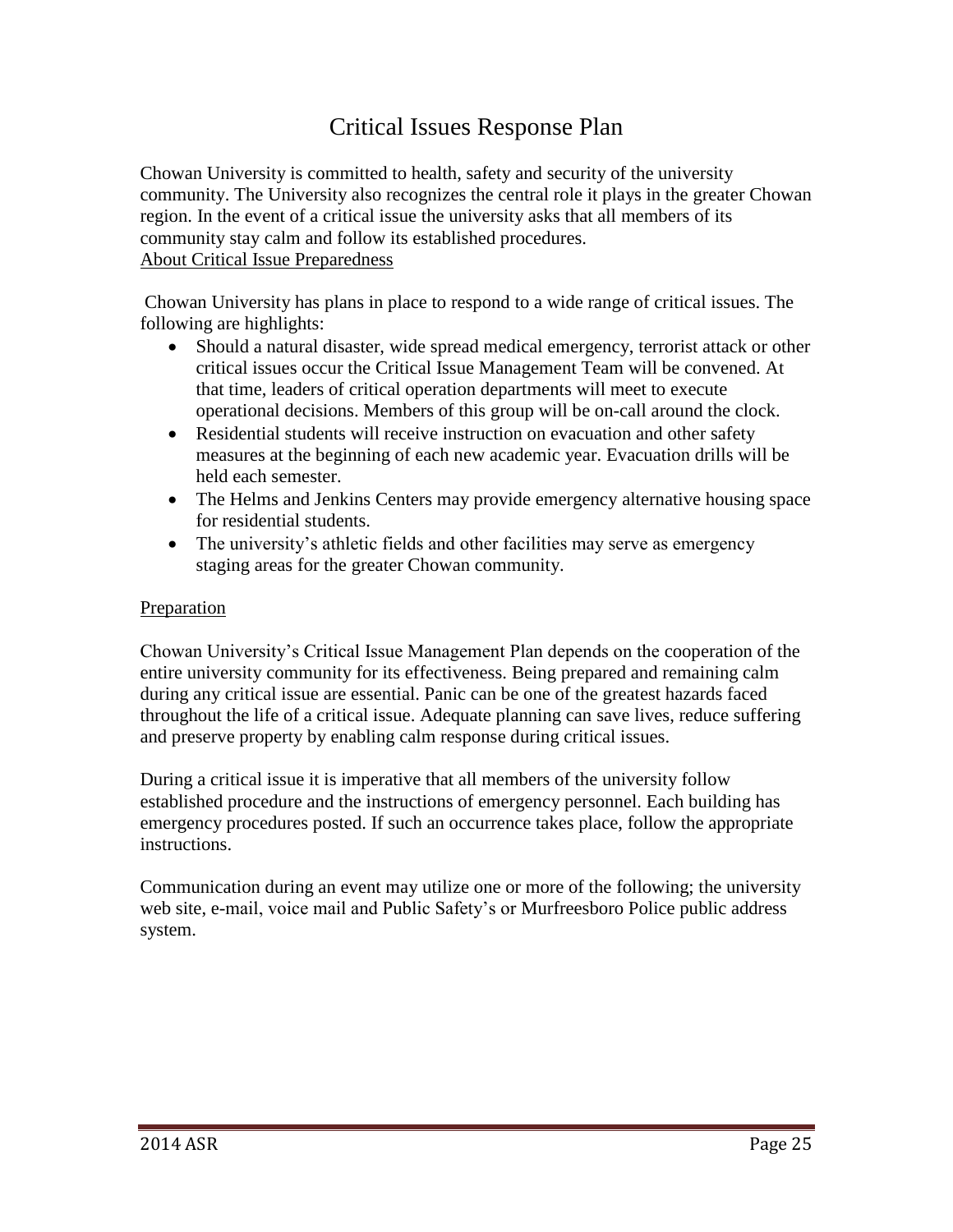#### Critical Issues Information Gathering

The single most important factor in managing a critical issue is understanding the threat that may exist. Therefore the gathering of information is of paramount importance. It is imperative that information such as weather threats, police bulletins, employee background checks, prospective student's background statements, safety net and/or faculty/staff concerns be shared with the appropriate members of the Chowan community.

# **Annual Fire Safety Report**

#### **Housing Facility**

Number of Fires

| <b>Residence Hall</b>         | <b>Street Address</b>        | 2011 | 2012 | 2013 |
|-------------------------------|------------------------------|------|------|------|
| Parker Hall                   | One University Place         |      |      |      |
| Dunn Hall                     | One University Place         |      | 3    |      |
| Simons Hall                   | One University Place         |      |      |      |
| Mixon Hall                    | One University Place         |      |      |      |
| Jenkins Hall                  | One University Place         |      | 1    |      |
| <b>Belk Hall</b>              | One University Place         |      |      |      |
| <b>University House</b>       | 212 E. High Street           |      |      |      |
| 310 S. 4 <sup>th</sup> Street | 310 S.4 <sup>th</sup> Street |      |      |      |
| 313 Union Street              | 313 Union Street             |      |      |      |
| 401 Union Street              | 401 Union Street             |      |      |      |
| 411 Union Street              | 411 Union Street             |      |      |      |
| Whites Crossing A             | 900 Union Street A           |      |      |      |
| Whites Crossing B             | 900 Union Street B           |      |      |      |

| <b>Facility</b> | Category of   | <b>Cause of Fire</b> | <b>Fire</b>     | <b>Fire Related</b> | <b>Property</b> |
|-----------------|---------------|----------------------|-----------------|---------------------|-----------------|
|                 | <b>Fire</b>   |                      | <b>Related</b>  | <b>Deaths</b>       | <b>Damage</b>   |
|                 |               |                      | <b>Injuries</b> |                     |                 |
| Parker Hall     | Unintentional | Electrical-bad       | 0               | $\theta$            | \$0-\$99        |
|                 |               | electrical cord      |                 |                     |                 |
| Jenkins Hall    | Unintentional | Cooking              | $\theta$        |                     | \$0-\$99        |
| Dunn Hall       | Intentional   | Poster lit on        | $\Omega$        | $\Omega$            | \$0-\$99        |
|                 |               | fire.                |                 |                     |                 |
| Dunn Hall       | Intentional   | Poster lit on        | 0               | $\Omega$            | \$0-\$99        |
|                 |               | fire.                |                 |                     |                 |
| Dunn Hall       | Intentional   | Poster lit on        | $\Omega$        | $\Omega$            | \$0-\$99        |
|                 |               | fire.                |                 |                     |                 |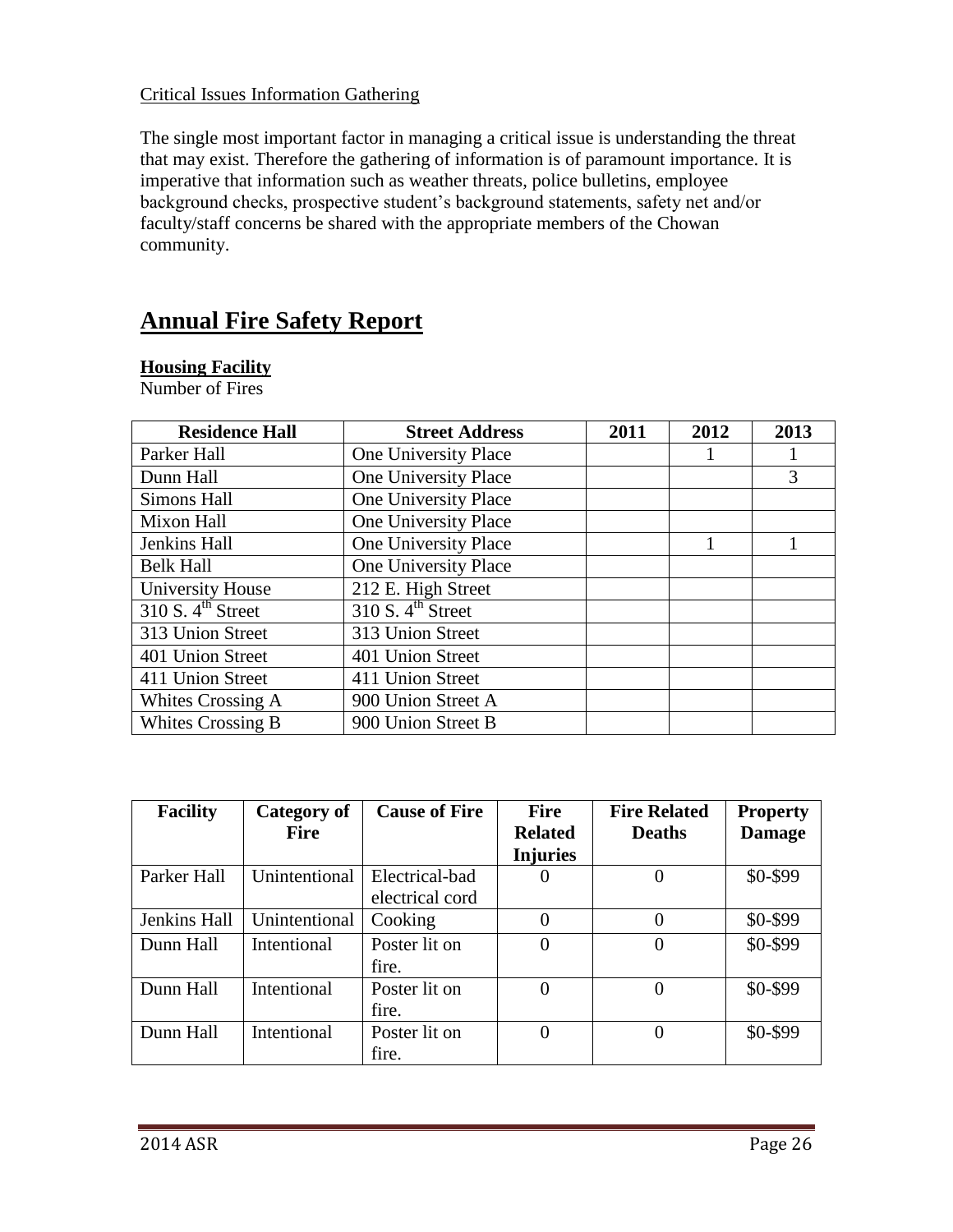#### **Fire Safety Systems**

| <b>Facility</b>      | <b>Fire</b><br><b>Alarm</b><br><b>Monitorin</b><br>g done off<br>site | Spri<br>nkle<br>r<br><b>Syst</b><br>em | <b>Smoke</b><br><b>Detection</b> | <b>Fire</b><br><b>Extinguisher</b><br><b>Devices</b> | <b>Evacuation</b><br><b>Plans and</b><br><b>Placards</b> | <b>Number</b><br>of Fire Drills<br>each<br>calendar year |
|----------------------|-----------------------------------------------------------------------|----------------------------------------|----------------------------------|------------------------------------------------------|----------------------------------------------------------|----------------------------------------------------------|
| Parker Hall          | $\mathbf X$                                                           |                                        | $\mathbf X$                      | $\mathbf{X}$                                         | $\mathbf X$                                              | $\boldsymbol{4}$                                         |
| Dunn Hall            | $\mathbf X$                                                           |                                        | $\mathbf X$                      | $\mathbf X$                                          | X                                                        | 4                                                        |
| Simons Hall          | $\mathbf X$                                                           |                                        | $\mathbf X$                      | $\mathbf X$                                          | $\mathbf X$                                              | 4                                                        |
| Mixon Hall           | $\overline{\mathbf{X}}$                                               |                                        | $\mathbf X$                      | $\mathbf X$                                          | $\mathbf X$                                              | 4                                                        |
| Jenkins Hall         | $\mathbf X$                                                           |                                        | $\mathbf X$                      | $\overline{\mathbf{X}}$                              | $\mathbf X$                                              | 4                                                        |
| <b>Belk Hall</b>     | $\mathbf X$                                                           |                                        | $\mathbf X$                      | $\mathbf X$                                          | $\mathbf X$                                              | 4                                                        |
| University House     |                                                                       |                                        | $\mathbf{X}$                     | $\mathbf{X}$                                         |                                                          |                                                          |
| 310 S. Fourth Street |                                                                       |                                        | $\mathbf X$                      | $\mathbf X$                                          |                                                          |                                                          |
| 313 Union Street     |                                                                       |                                        | $\mathbf X$                      | $\mathbf X$                                          |                                                          |                                                          |
| 401 Union Street     |                                                                       |                                        | $\mathbf X$                      | $\mathbf X$                                          |                                                          |                                                          |
| 411 Union Street     |                                                                       |                                        | $\mathbf X$                      | $\mathbf X$                                          |                                                          |                                                          |
| Whites Crossing A    | $\mathbf X$                                                           | $\mathbf X$                            | $\mathbf X$                      | $\mathbf X$                                          |                                                          | $\boldsymbol{\Delta}$                                    |
| Whites Crossing B    | $\mathbf X$                                                           | $\mathbf X$                            | $\mathbf{X}$                     | $\mathbf X$                                          |                                                          | 4                                                        |

#### **Appliances/Equipment**

Campus housing has varying design and construction. The University reserves the right to impose reasonable requirements with respect to the use of appliances or equipment in campus housing. Some examples of items not permitted in campus housing are listed below. However, this list is not all-inclusive. If students have questions about specific items not listed, they are directed to the Residence Life Office for clarification. Those items not allowed are: halogen lamps, toaster ovens, hot plates, deep fat fryers, gas or charcoal grills, power tools, air conditioners, mopeds, motorbikes, or motorcycles. All electrical appliances must be UL (Underwriters Laboratory) approved.

#### **Smoking/Open Flames**

Smoking is not permitted in the residence halls or within a twenty-five foot "Smoke Free Zone" around all university building entrances. Open flames, including but not limited to candles or incense, are not allowed.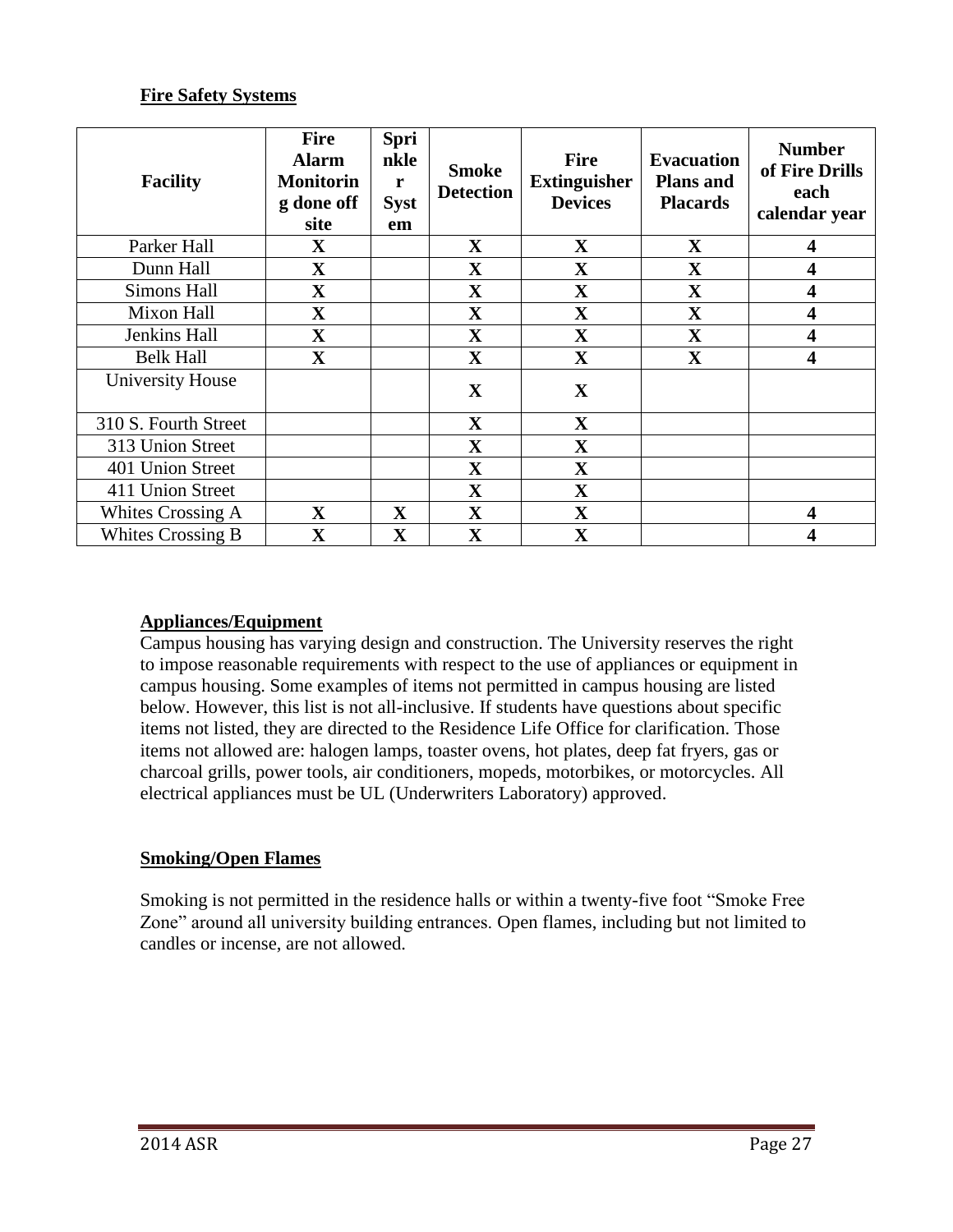#### **Student Housing Evacuation**

#### **Before a Fire:**

• Take fire drills seriously

• Know primary and secondary evacuation routes. Each building has at least two exit routes

• Know locations of fire alarm pull stations and fire extinguishers and how to activate them

• Have phone numbers for Fire Department (911) and Public Safety (252.862.5676) near your phone

- Count and remember the number of doors between your door and exits
- Be aware of fire hazards
- Be careful with cigarettes, electrical appliances, and combustibles

#### **On Hearing the Fire Alarm Sound:**

- Prepare to exit building in an orderly manner
- Be familiar with safety precautions in exiting the building in case of fire. (Provided by

residence hall staff.)

- DO NOT USE ELEVATORS
- Follow directions of the person in charge
- Be sure the fire department is called

#### **In Case of Fire:**

- Sound the fire alarm immediately to alert residents
- If possible, shut all doors and windows in immediate vicinity
- Use fire extinguisher on only the smallest, most containable fire